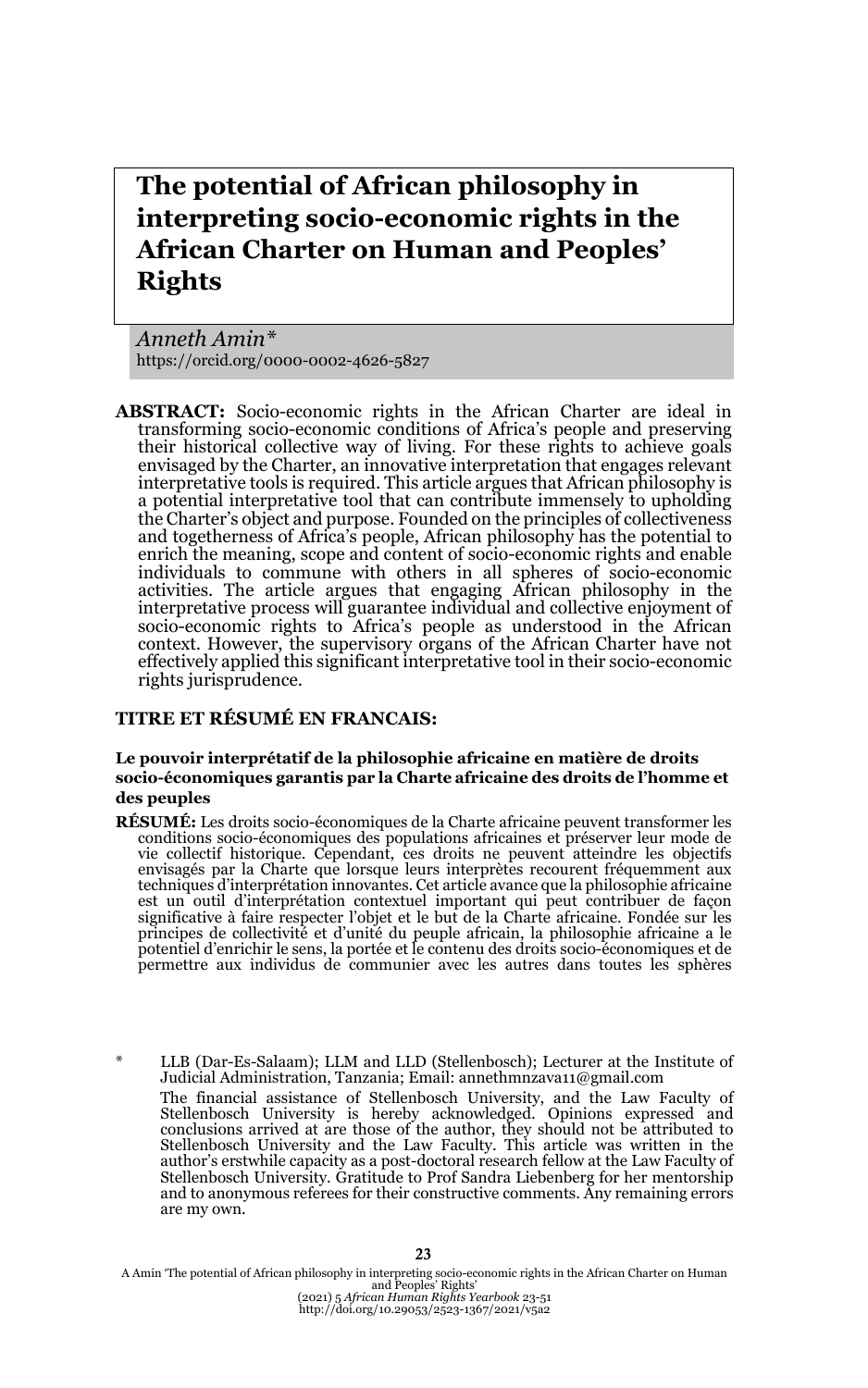**24** *Amin/Potential of African philosophy in interpreting socio-economic rights in the African Charter* 

d'activités socio-économiques. L'article soutient que le recours à la philosophie africaine dans le processus d'interprétation garantira la jouissance individuelle et collective des droits socio-économiques des peuples d'Afrique tels qu'ils sont compris dans le contexte africain. Cependant, les organes de surveillance de la Charte africaine n'ont pas appliqué efficacement cet important outil d'interprétation dans leur jurisprudence sur les droits socio-économiques.

**KEY WORDS:** African philosophy, interpreting socio-economic rights, African Charter

#### **CONTENT:**

|   | Introduction                                                                     |     |
|---|----------------------------------------------------------------------------------|-----|
| 2 | Legal basis for application of African philosophy in interpreting                |     |
|   | socio-economic rights in the African Charter: teleological approach 25           |     |
|   | African philosophy: meaning and debates surrounding its existence  26            |     |
|   | Implications of African philosophy for interpretation of socio-economic          |     |
|   | rights                                                                           | .30 |
| 5 | Application of the African philosophy by the supervisory organs of the           |     |
|   |                                                                                  |     |
|   | 51                                                                               |     |
|   | 52                                                                               |     |
| 6 | Towards a coherent application of African philosophy in interpreting             |     |
|   |                                                                                  | 48  |
|   | 61                                                                               |     |
|   | Engaging African philosophy, its foundational principles, values and human<br>62 |     |
|   | rights                                                                           | 49  |
|   | 63                                                                               |     |
|   |                                                                                  | 50  |

### **1 INTRODUCTION**

The African Charter on Human and Peoples' Rights (African Charter),<sup>1</sup> like other human rights instruments, formulates socio-economic rights broadly. This formulation is characterised by lack of an exhaustive elaboration of rights' meaning, scope and content. As such, the meaning, scope and content of socio-economic rights in the African Charter as envisaged by its drafters require a holistic interpretation that engages different interpretative tools. While the author paid substantial attention to relevant interpretative tools elsewhere, this article focuses on African philosophy. The article focuses on how the interpretation of socio-economic rights can benefit from African philosophy. Thusfar, little has been explored on the potential and implications of African philosophy for developing the meaning, scope and content of socioeconomic rights.

The Preamble to the African Charter stipulates the member states' commitment to promoting the African philosophy. It declares states' consideration of the virtues of African historical tradition and values as sources and reflection of the African human rights concept.<sup>2</sup> The preamble acknowledges that the enjoyment of the rights in the African Charter requires the performance of duties by everyone.<sup>3</sup> Founded on

2 Preamble to the African Charter paras 5-6.

<sup>1</sup> African Charter on Human and Peoples' Rights (1981) OAU CAB/LEG/67/3/ rev 5, 21 ILM 58 (1982) African Charter) adopted on 27 June 1981 and entered into force on 21 October 1986.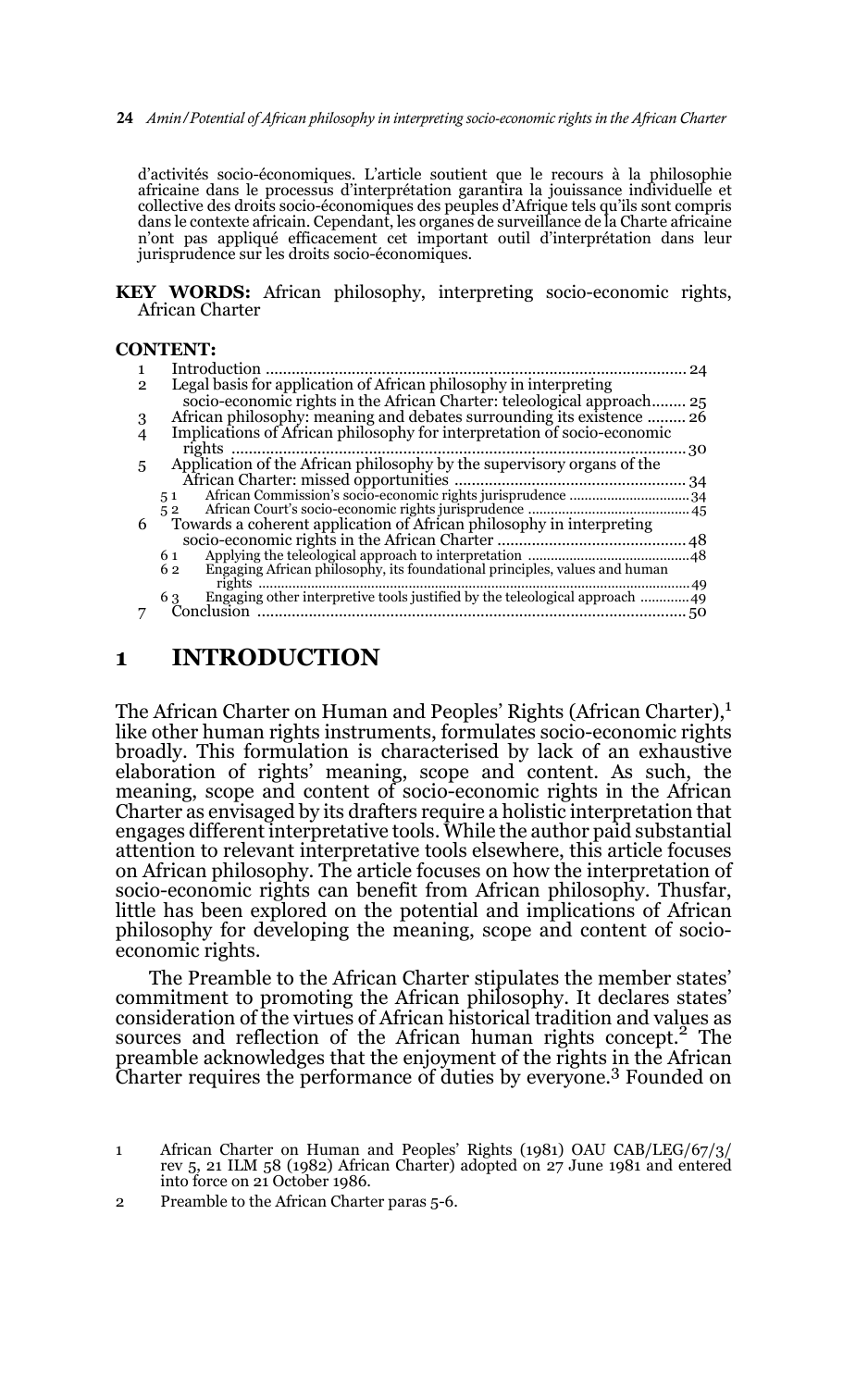these principles of collectiveness and togetherness of Africa's people, African philosophy has the potential to enrich the meaning, scope and content of socio-economic rights and enable individuals to commune with others in all spheres of socio-economic activities. However, the supervisory organs of the African Charter has not effectively applied this significant interpretive tool in its socio-economic rights jurisprudence. The article argues that engaging African philosophy in the interpretative process will guarantee everyone's enjoyment of socio-economic rights to Africa's people as understood in the African context.

The article has seven sections, of which this introduction is the first. The second section shows the legal basis for the application of African philosophy in the interpretative process. The third section discusses the meaning and debates surrounding the existence of African philosophy. The fourth section analyses the implications of African philosophy for interpretation of socio-economic rights. The analysis of the socioeconomic rights jurisprudence of the African Commission and the African Court regarding their application of African philosophy in interpreting these rights is explored in section five. Section six suggests the way forward that can assist the supervisory organs of the Charter in engaging African philosophy to interpret socio-economic rights. Section seven concludes this article.

## **2 LEGAL BASIS FOR APPLICATION OF AFRICAN PHILOSOPHY IN INTERPRETING SOCIO-ECONOMIC RIGHTS IN THE AFRICAN CHARTER: TELEOLOGICAL APPROACH**

The teleological approach is one of the major approaches to treaty interpretation. The other two are the textual approach, and the 'intention of the parties' approach. The teleological approach emerged in international law in 1935 through article 19(a) of the Harvard Draft<br>Convention on the Law of Treaties (Harvard Draft),<sup>4</sup> as formulated by the Harvard research in international law programme and elaborated in Fitzmaurice's 1951 classification on approaches to treaty interpretation and then codified in the Vienna Convention.

The teleological approach considers the object and purpose of a treaty as the main element in its interpretation. The object and purpose of a treaty is established through a range of other significant elements from within and outside the treaty in question. These elements include the treaty's historical background and preparatory work; the subsequent conduct of the parties in applying the provisions of the treaty; and conditions prevailing at the time the treaty is interpreted.<sup>5</sup>

<sup>3</sup> Preamble to the African Charter para 7.

<sup>4</sup> Art 19(a) of the Draft Convention on the Law of Treaties (1935) 29 *American Journal of International Law* Supp 971.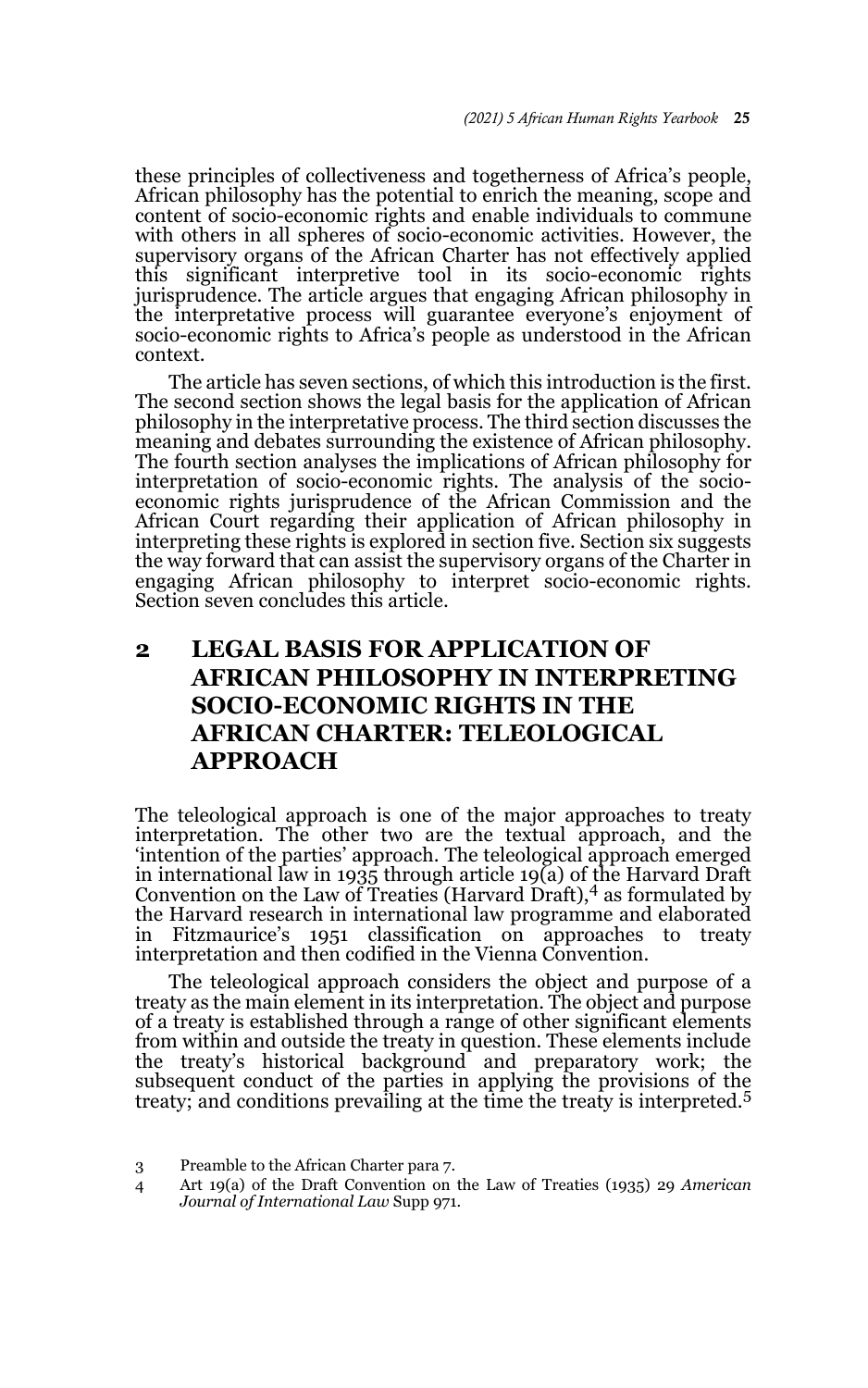Other elements include the entire treaty, the relevant international, regional and national legal instruments and jurisprudence, and the principle of effectiveness.

In establishing the object and purpose of a treaty concerning provisions being interpreted, the teleological approach considers the treaty as a whole. Considering a treaty, as a whole requires interpretive organs to engage its preamble and other relevant provisions within a treaty to assign meaning to the provisions in question.<sup>6</sup> The preamble is composed of two characteristics, namely interpretive and binding characters. Regarding its interpretive character, a treaty's preamble enshrines and elaborates its object and purpose.7 This inclusion renders a useful interpretative tool for meaning elaboration of treaty provisions, as well as clarifying the context in which such provisions are<br>construed.<sup>8</sup> The preamble, when applied as an interpretive aid, becomes binding just like any other treaty provision.<sup>9</sup> It is for this reason that parties' statements contained in the preamble to the treaty must be treated as relevant when interpreting the treaty in question.<sup>10</sup>

In the context of the African Charter, this element enables the interpretive organs to consider a range of preambular statements including the notion of African philosophy as the relevant interpretive tools to elaborate the meaning, scope, and content of the socioeconomic rights. Therefore, the interpretation of socio-economic rights in the African Charter should engage among other interpretive tools African philosophy. The focus on African philosophy in this article does not necessarily mean to underestimate other interpretive tools. This article mainly focuses on African philosophy because its interpretative potential has not been efficiently explored in the socio-economic rights jurisprudence of the supervisory organs compared to other interpretative tools.

### **3 AFRICAN PHILOSOPHY: MEANING AND DEBATES SURROUNDING ITS EXISTENCE**

There is a scholarly debate concerning the existence of African philosophy. Hountondji rejects the existence of African philosophy on the ground that it is not in written literature. According to her, the African philosophy is a 'set of texts written by Africans and described as<br>philosophical by their authors'.<sup>11</sup> She argues that lack of literature on an

- 6 See also art 31(2) of the Vienna Convention.
- 7 GG Fitzmaurice 'The law and procedure of the International Court of Justice: treaty interpretation and certain other treaty points' (1951) 28 *British Yearbook of International Law* 25
- 8 Fitzmaurice (n 7) 25.
- 9 G Fitzmaurice 'The law and procedure of the International Court of Justice: treaty interpretation and certain other treaty points' (1957) 33 *British Yearbook of International Law* 229.
- 10 Fitzmaurice (n 9) 229.
- 11 PJ Hountondji *African Philosophy: myth and reality* (1983) 33.

<sup>5</sup> As above.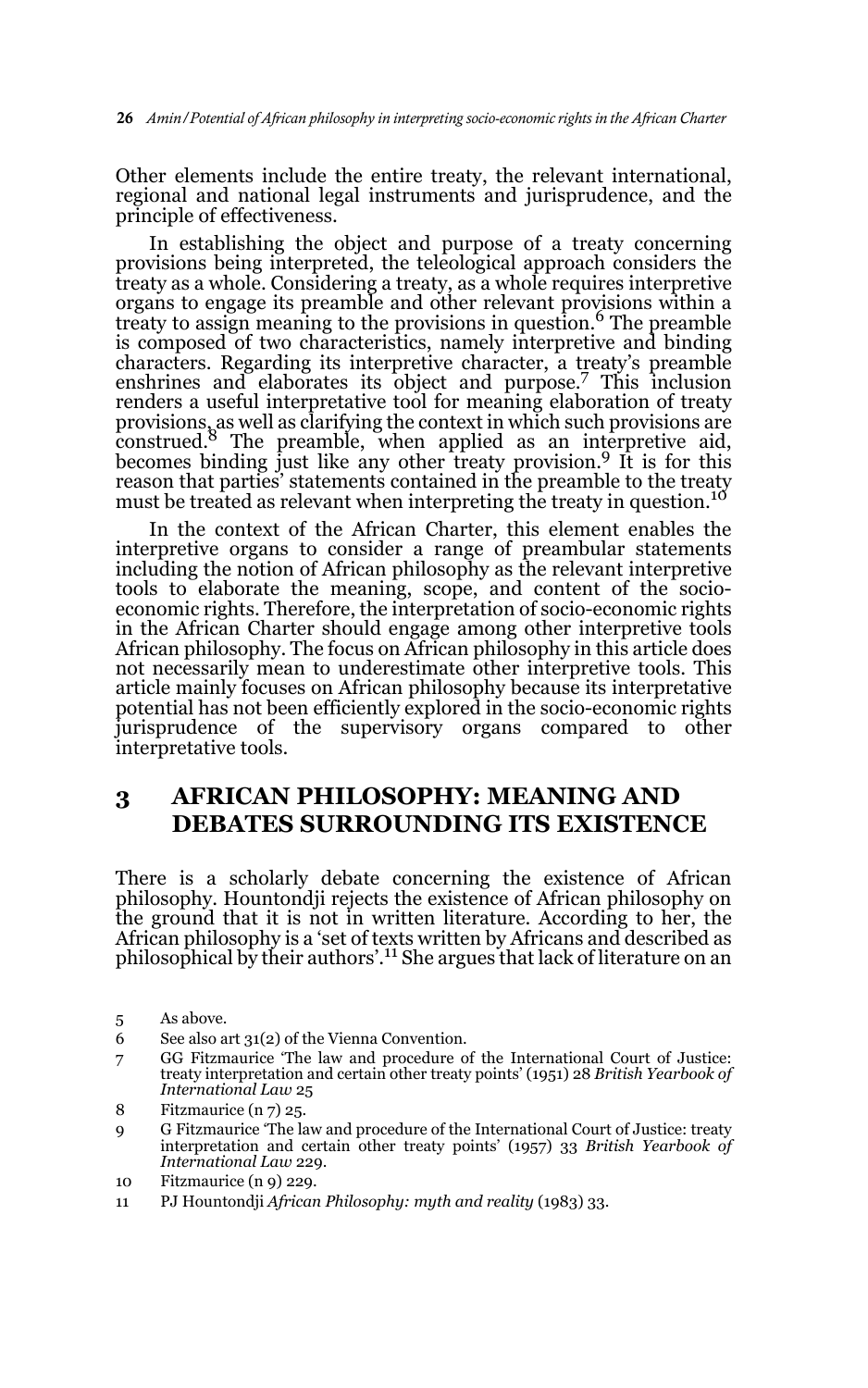African philosophy 'prevents its integration into a collective theoretical tradition' and from 'taking its place in history as a reference point capable of orienting future discussion'.<sup>12</sup> Maurier denies the existence of African philosophy on the basis that it does not satisfactorily meet the three criteria required for the existence of genuine philosophy, namely, that it should be reflective, rational, and systematic.<sup>13</sup> Bodunrin rejects the existence of African philosophy on the basis that it is wrong to argue that African philosophy is centred on an individual's collective nature. According to him, since philosophy is studied through examining the thoughts of an individual, the African conception of philosophy based on the collective nature of individuals is based on an incorrect conception.<sup>14</sup> He argues that this view of an African philosophy merely portrays a specific system of thought of a particular African community.<sup>15</sup>

It is wrong to rely exclusively on the existence of philosophical literature and philosophers as the sole justification for the existence of African philosophy. The denial of the existence of African philosophers implies the denial of the existence of African people who can reflect and conceptualise their experiences.16 Apart from published literature, philosophical information can be found through other undocumented sources, like stories. Although the subject of philosophy is established through a systematically identifiable body of literature, as developed by philosophers, this proof can be difficult as there is no work by individual African philosophers similar to 'Aristotle's *Metaphysics*, Hume's *Treatise of human nature*, or Kant's *Critique of pure reason*'.<sup>17</sup> It is genuine to assume that the existence of a particular philosophy largely depends on published literature.18 However, it is wrong to assume that written literature is an exclusive means to substantiate the existence of philosophy.<sup>19</sup> African philosophy can be found through stories, oral tradition, and social institutions, as well as the writings of scholars.<sup>20</sup> For example, ubuntu, as an African philosophical concept, was expressed through songs and stories.<sup>21</sup> As such, African philosophy exists and that 'its tenets may legitimately be found in the types of<br>literature mentioned earlier'.<sup>22</sup> African philosophy can be demonstrated through the cultures, experiences, and mentalities of<br>Africans, which shape their societies.<sup>23</sup> If the scepticism concerning the

- 12 Hountondji (n 11) 106.
- 13 H Maurier 'Do we have an African philosophy?' in RA Wright (ed) *African philosophy: an introduction* 3 ed (1984) 26.
- 14 PO Bodunrin 'The question of African philosophy' in RA Wright (ed) *African philosophy: an introduction* 3 ed (1984) 11.
- 15 Bodunrin (n 14) 1.

16 K Appiagyei-Atua 'A rights-centred critique of African philosophy in the context of development' (2005) 2 *African Human Rights Law Journal* 346.

- 17 RA Wright 'Investigating African philosophy' in RA Wright (ed) *African Philosophy: an introduction* 3 ed (1984) 50.
- 18 Wright (n 17) 51.
- 19 Wright (n 17) 51.
- 20 Wright (n 17) 51.
- 21 A Shutte *Ubuntu: an ethic for a new South Africa* (2001) 9.
- 22 Wright (n 17) 51.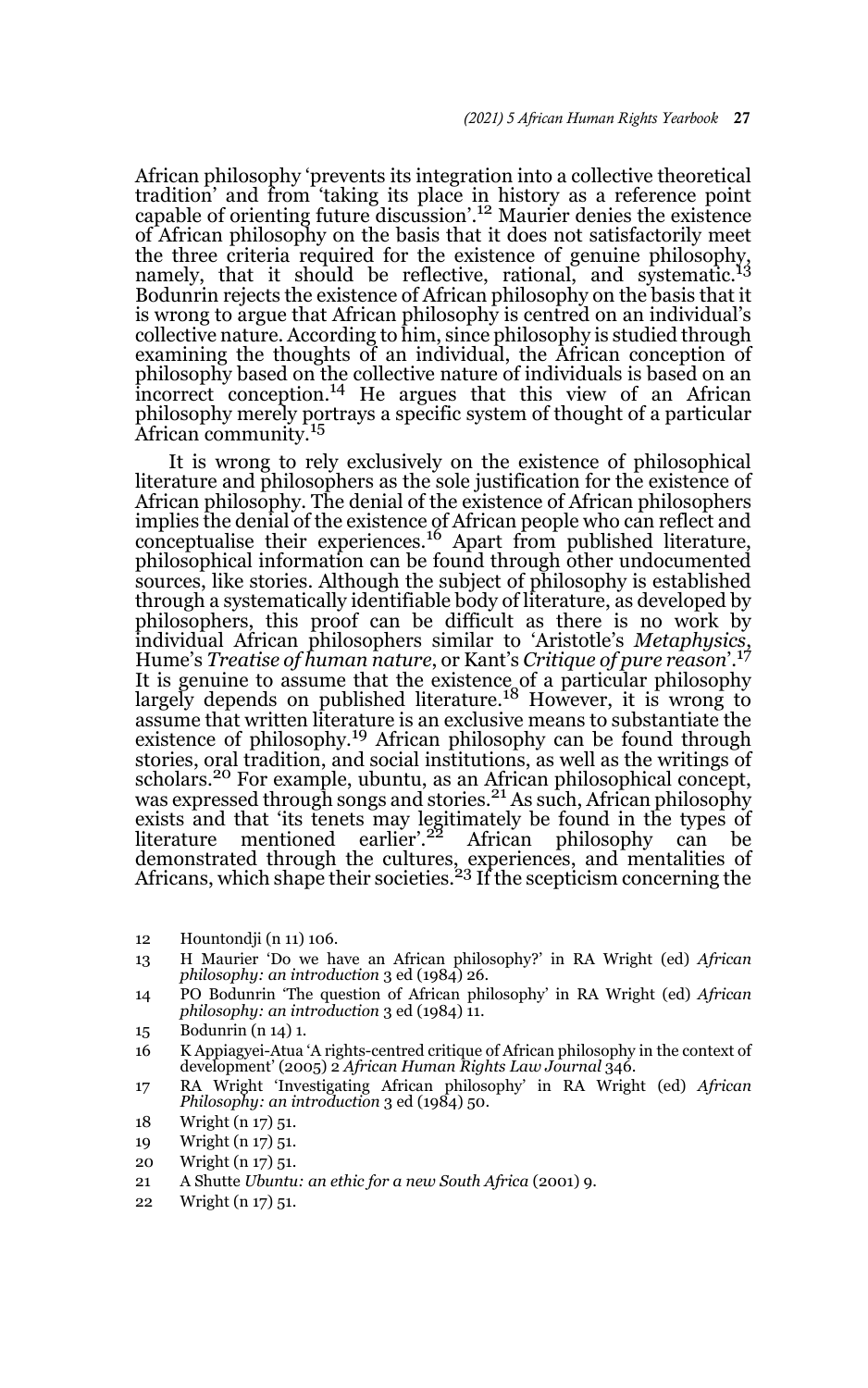existence of African philosophy is based on historical reasons (namely, that there have been no renowned African philosophers) then such a doubt is wrong. The existence of African philosophy can be established through common social values in African communities, which lay the foundation for African philosophy.<sup>24</sup>

The foundation of African philosophy is the collective way of living in African societies. African philosophy is founded in the phrase 'I am, because we are, and since we are, therefore I am'.<sup>25</sup> This phrase demonstrates that African philosophy is built on the collective nature of humans, rather than on an individual. African philosophy is characterised by the relationship that an individual maintains with others in the community.26 Similarly, President Senghor acknowledges that African philosophy considers individuals as part and parcel of the community in the sense that the individual and the community are inseparable.<sup>27</sup>

The African philosophy accordingly refers to an individual as a person who is responsible to the entire community for the realisation of his or her rights. 'The African conception of man is not that of an isolated and abstract individual, but an integral member of a group<br>animated by a spirit of solidarity'.<sup>28</sup> Therefore, African philosophy is guided by values of collectiveness, humanism, togetherness, corporation, responsibility, and interdependence. African philosophy refers to the 'fundamental and general principles governing the community of people called Africans'.<sup>29</sup>

Scholars challenge the community-oriented nature demonstrated by the African philosophy. Howard argues that the collective conception of individuals is not the exclusive system in Africa.<sup>30</sup> According to her, African societies are largely divided into classes and status, like age and sex, free-men and slaves, members and aliens.<sup>31</sup> She contends that individualism has increased in contemporary African society due to economic difficulties and unemployment.<sup>32</sup> According to

- 23 Appiagyei-Atua (n 16) 347.
- 24 MA Makinde *African philosophy, culture, and traditional medicine* (1988) 28-29.
- 25 JS Mbiti *African religions and philosophy* 2 ed (1990) 106 and 141.
- 26 H Maurier 'Do we have an African philosophy?' in RA Wright (ed) *African philosophy: an introduction* 3 ed (1984) 35.
- 27 Address delivered by Leopold Sedar Senghor, President of the of Senegal, OAU Doc CAB/LEG/67/5 27-29
- 28 BO Okere 'The protection of human rights in Africa and the African Charter on Human and Peoples' Rights: A comparative analysis with the European and American Systems' (1984) 6 *Human Rights Quarterly* 148.
- 29 KC Anyanwu 'The African world-view and theory of knowledge' in EAR Omi & KC Anyanwu (eds) *African philosophy: an introduction to the main philosophical trends in contemporary Africa* (1984) 81.
- 30 RE Howard 'Human rights in commonwealth Africa' 25, as quoted in IG Shivji *The concept of human rights in Africa* (1989) 12.
- 31 RE Howard 'Group versus individual identity in the African debate on human rights' in AA An-Na'im & FM Deng (eds) *Human rights in Africa: cross-cultural perspectives* (1990) 163-174.
- 32 Howard (n 31) 165.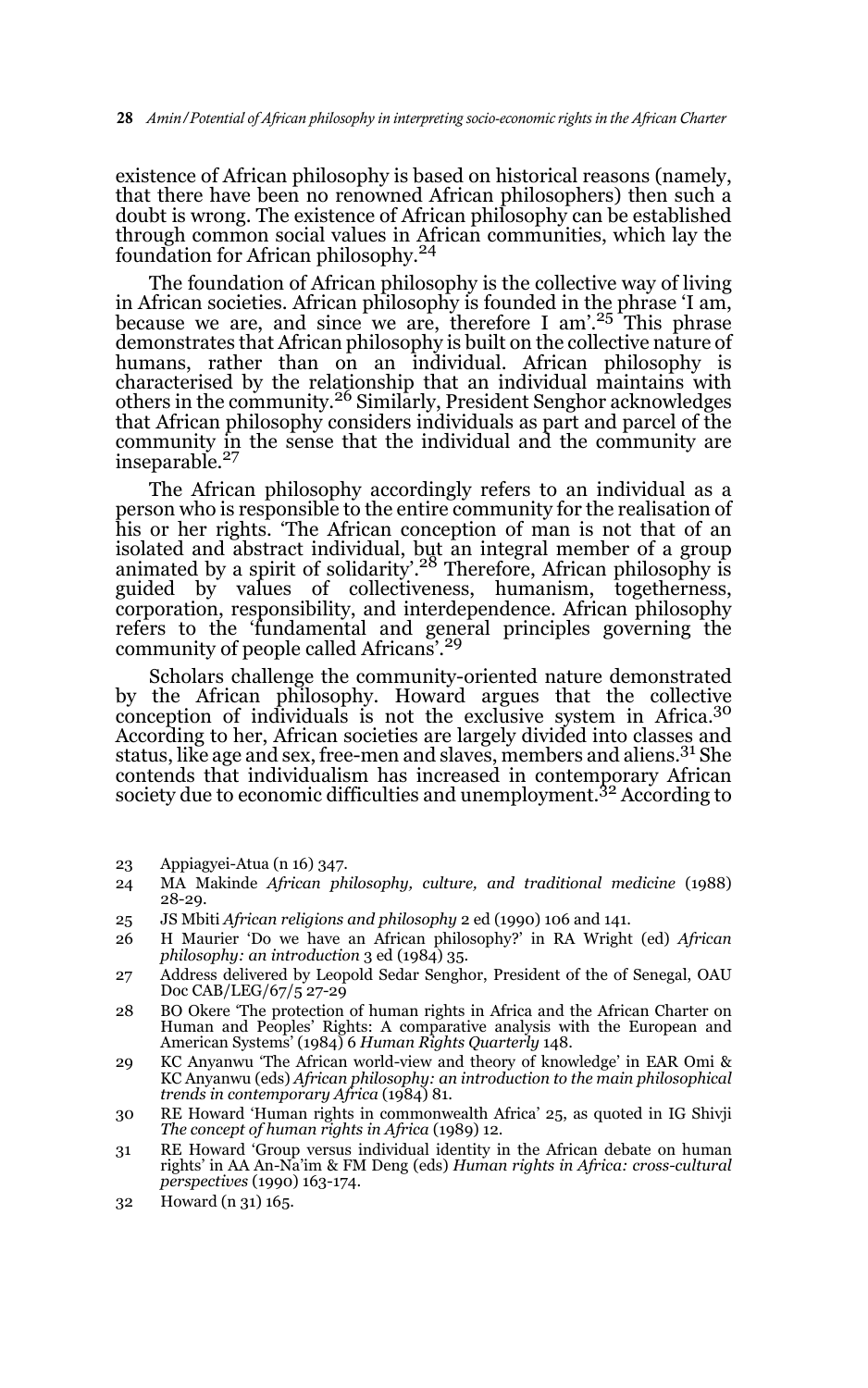her, insistence on the communal-oriented nature of the African philosophy is not feasible.<sup>33</sup>

The communal oriented nature of an individual in a society is characterised as African philosophy given that it was practiced by many pre-colonial African societies. This community-oriented practice enshrined in African philosophy is identified through different names. Scholars in contemporary African society identify the philosophy as 'African personality'; 'negritude'; and 'Ujamaa' (the Kiswahili term for African socialism).34 Winks terms the African philosophy 'African humanism'.35 African humanism was pre-dominant in pre-colonial societies and is similar to Kwame Nkrumah's modern reformulation of 'consciencism'; Kenneth Kaunda's 'humanism'; and Julius Nyerere's 'Ujamaa'.<sup>36</sup>

These formulations of African philosophy are practised and expressed in many African countries through various languages. For example, in South Africa, it is known as 'ubuntu'.37 Ubuntu originates from the Zulu phrase 'Umuntu ngumuntu ngabantu', which means 'a person is a person through other persons'.38 Langa J notes in *S v Makwanyane* (*Makwanyane*):<sup>39</sup>

Ubuntu emphasises on collective and 'interdependence of the members of a community. It recognises a person's status as a human being, entitled to unconditional respect, dignity, value and acceptance from the members of the community such a person happens to be part of. It also entails the converse, however. The person has a corresponding duty to give the same respect, dignity, value and acceptance to each member of that community. More importantly, it regulates the exercise of rights by the emphasis it lays on sharing and coresponsibility and the mutual enjoyment of rights by all.<sup>40</sup>

Broodryk points out the existence and practice of ubuntu in other African languages.<sup>41</sup> Although the names for African philosophies are different, they all represent the 'respect for, and protection of, the individual and individuality within the family and the greater sociopolitical unit'.42

- 33 Howard (n 31) 163-174.
- 34 M Mutua 'The Banjul Charter and the African cultural fingerprint: an evaluation of the language of duties' (1995) 35 *Virginia Journal of International Law* 352.
- 35 BE Winks 'A covenant of compassion: African humanism and the rights of solidarity in the African Charter on Human and Peoples' Rights' (2011) 11 *African Human Rights Law Journal* 456.
- 36 Winks (n 35) 456.
- 37 Winks (n 35) 456.
- 38 Winks (n 35) 456.
- 39 *S v Makwanyane* 1995 3 SA 391 CC.
- 40 *Makwanyane* (n 39) paras 224 and 308.
- 41 Broodryk *Ubuntu*: *African Life Coping Skills* (2006) 3-4, Paper delivered at the CCEAM conference in Lefkosia (Nicosia), Cyprus, 12-17 October 2006. According to Broodryk, *Ubuntu* is also known as *Botho* in Sesotho; *Biakoye* in Akan; *Ajobi* in Yoruba; *Numunhu* in Shangaan; *Vhuthu* in Venda; *Bunhu* in Tsonga; *Umntu* in Xhosa; *Hunhu* in Shona; *Utu* or *Ujamaa* in Swahili; *Abantu* in Ugandan languages; and *Menslikgeit* in Cape Afrikaans.
- 42 Mutua (n 34) 352.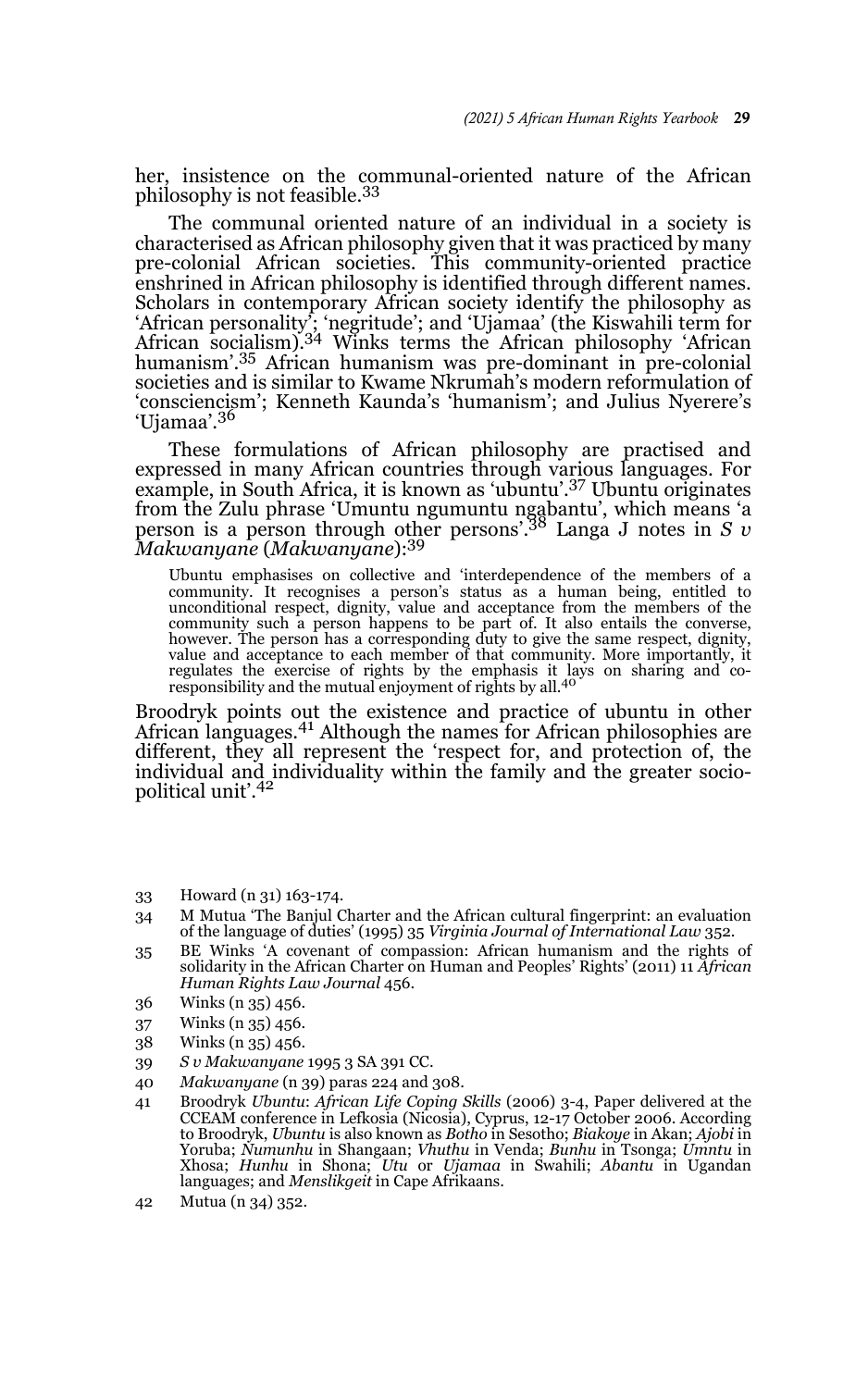## **4 IMPLICATIONS OF AFRICAN PHILOSOPHY FOR INTERPRETATION OF SOCIO-ECONOMIC RIGHTS**

The concept of African philosophy has direct implications for the interpretation of individual and collective socio-economic rights in the African Charter. Based on the values of cooperation, collectiveness, obligations, and interdependence African philosophy is appropriate for developing socio-economic rights.43 Commenting on the relationship between ubuntu and the socio-economic rights enshrined in the Constitution of South Africa, 1996 ('South African Constitution),44 Metz notes that the inclusion of socio-economic rights in the Constitution relates to the respect for communal nature enshrined in ubuntu in two ways. Firstly, it requires a state to foster a communal relationship between itself and its people, by improving the quality of an individual's socio-economic life through poverty reduction. Poverty reduction strengthens togetherness between people and their state. Secondly, it requires a state to foster community among the people themselves by reducing the level of an individual's impoverishment.

The state is required to protect an individual's socio-economic rights to enable that individual to commune and engage in joint projects with others. Disregarding socio-economic rights undermines the ability of an individual to commune with others and weakens solidarity among the people. An individual feels ashamed to commune with others if his or her basic socio-economic needs are not realised, while those of other members of the community are. As such, a state must provide individuals with the socio-economic resources that will help them commune with others in society.<sup>45</sup> In a similar vein, writing on the link between ubuntu and the socio-economic right to social security, Tshoose posits that ubuntu is relevant to the right to social security, as it advocates for the concepts of 'humanness', 'justice' and 'equality'. Humanness is the basis for the provision of social security.46

African philosophy is linked to the concept of human rights, as understood in the African context. Like an African philosophy that considers an individual as inseparable from his or her community, the African concept of human rights is communal in nature as it considers an individual's rights as being integrally related to the rights of the community. An individual's human dignity and rights in Africa are not derived from an individualistic framework but rather from a communal structure.47 The conception of an individual who is endowed with rights

44 Constitution of South Africa, 1996.

- 46 CI Tshoose 'The emerging role of the constitutional value of *Ubuntu* for informal social security in South Africa' (2009) 3 *African Journal of Legal Studies* 14-15.
- 47 Cobbah (n 43) 331.

<sup>43</sup> JAM Cobbah 'African values and the human rights debate: an African perspective' (1987) 9 *Human Rights Quarterly* 331.

<sup>45</sup> T Metz '*Ubuntu* as a moral theory and human rights in South Africa' (2005) 5 *African Human Rights Law Journal* 550-551.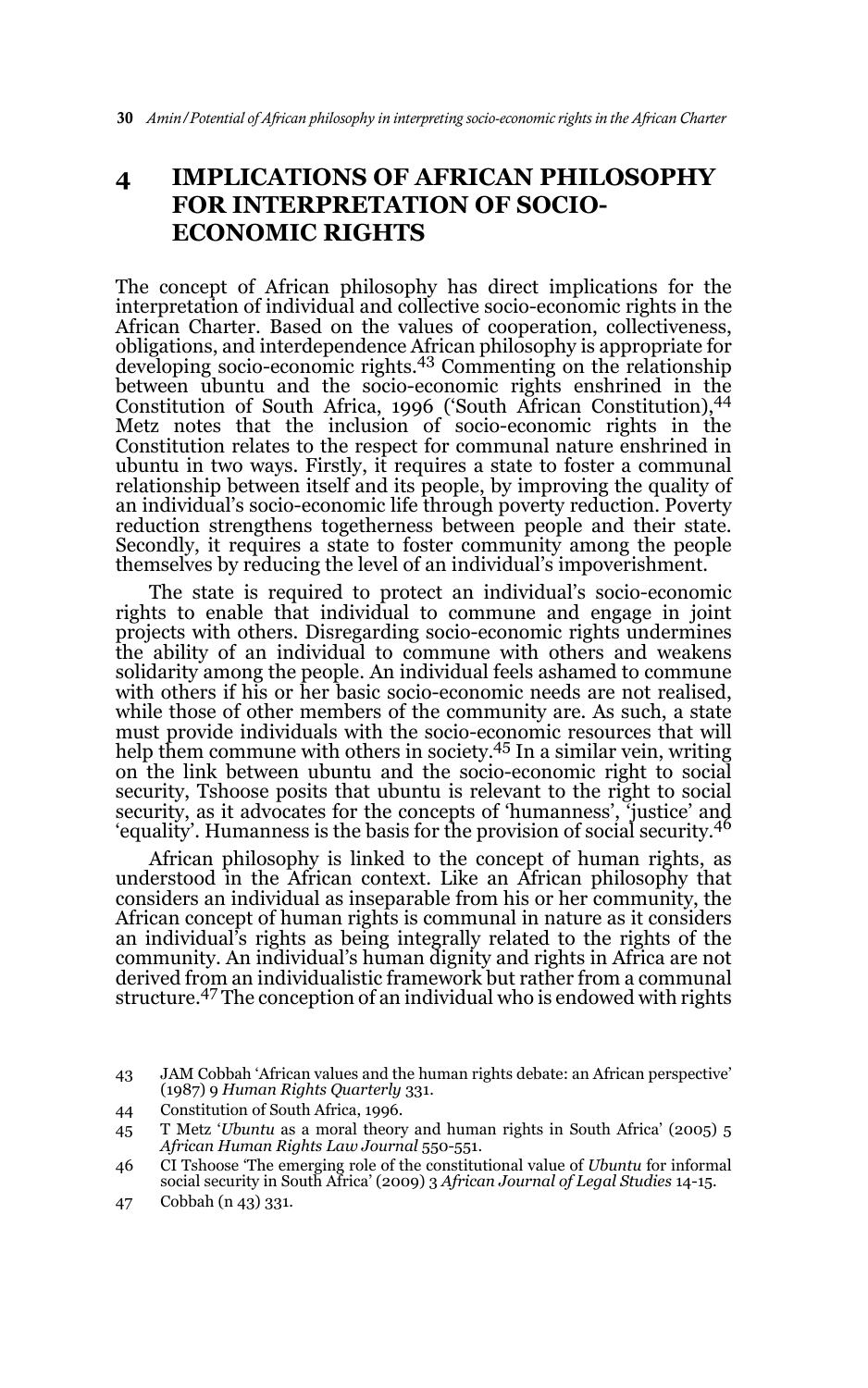and bound by obligations towards the community is the essence of the<br>African notion of human rights.<sup>48</sup> This communal nature of rights in Africa was deliberately adopted to ensure equality among groups and classes in matters of justice.<sup>49</sup> The recognition of an individual's rights is subject to his respect and recognition of the rights of others.<sup>50</sup>

In African societies, an individual depends on other community members (such as the extended family) to enforce his or her rights. This dependence guarantees a form of social security among individuals.<sup>51</sup> Hence, the conception of human rights in Africa recognises not only the rights of the individual but also his obligations towards others. This African philosophical context expresses rights and duties through certain principles, namely respect, restraint, responsibility, and reciprocity.<sup>52</sup>

Philosophers criticise the communal conception of human rights in Africa on three grounds. First, they argue that proponents of the communal nature of rights confuse it with human dignity. According to Howard, the African concept of human rights is a mere concept of human dignity, which expresses the moral nature of an individual and his relationship with society.<sup>53</sup> Second, the African communal nature of human rights is considered a mere mechanism used by African leaders to justify their undemocratic rule. Howard argues that the communal conception of human rights, which denies the existence of economic and political inequalities, is invoked to support African leaders holding power for a long time.54 Third, the African communal nature of human rights is subject to objection on the ground that pre-colonial African societies did not know human rights due to their low level of development. Scholars like Eze, Howard and Donelly believe that the existence of human rights in a society largely depends on the level of development of that society.

Three arguments can be raised in response to these objections. Firstly, while it is true that African philosophy is mainly founded on the value of human dignity, it is a mistake to contend that the philosophy is exclusively a human dignity notion, which is isolated from the recognition and respect for human rights. To the contrary, African philosophy based on human dignity is the foundation for human rights as understood in the African context. It is also worth noting that, human dignity per se is a human right. As such an African philosophy solely based on human dignity is not contrary to human rights. Therefore, the value of human dignity enshrined in the African philosophy broadly encompasses a recognition and respect for human

- 48 Mutua (n 34) 363.
- 49 R Cohen 'Endless teardrops: prolegomena to the study of human rights in Africa' in R Cohen, G Hyden & WP Nagan (eds) *Human rights and governance in Africa* (1993) 14.
- 50 Mbiti (n 25) 106.
- 51 EA Ankumah *The African Commission on Human and Peoples' Rights: practice and procedures* (1996) 160.
- 52 Cobbah (n 43) 321.
- 53 Howard (n 31) 165.
- 54 Howard (n 30) 12.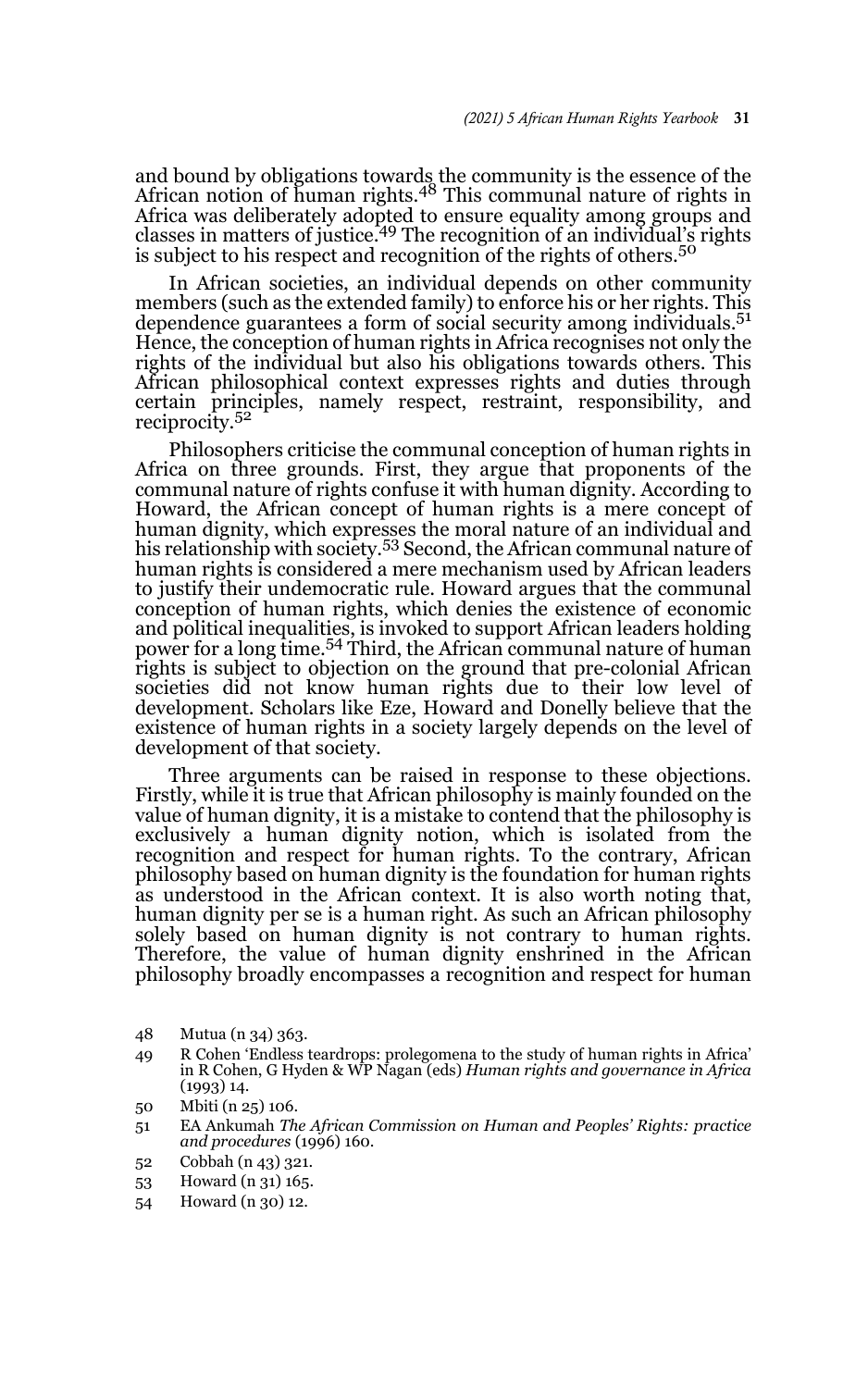rights. Writing on the African philosophical concept of ubuntu, Metz argues that:

one is required to develop one's humanness by honoring friendly relationships (of identity and solidarity) with others who have dignity by virtue of their inherent capacity to engage in such relationships, and human rights violations are serious degradations of this capacity. This Ubuntu-inspired theory is sufficient to account<br>to many arrays of human rights.<sup>55</sup>

The collective nature of African philosophy demarcates individuals' rights and obligations. It is thus not correct to claim that African philosophy does not reflect the notion of human rights. African philosophy is developed through a system of rights and obligations structured through political and social organisations, like gender and age.56 Moreover, African pre-colonial societies recognised various human rights norms similar to those that are currently recognised as human rights in various human rights instruments. These include the rights to life, personal freedom, and property. Pre-colonial societies had respect for the right to life, which was subject to the right to justice. Accordingly, cases regarding the right to life were determined through a judicial process. Moreover, accused persons convicted of murder or manslaughter were allowed to appeal from a subordinate court to a higher court.<sup>57</sup>

Secondly, it is unjustifiable to contend that under-developed African societies were not aware of human rights norms. African societies recognised the rights to membership, freedom of thought, speech, belief, and association, as well as the right to property.<sup>58</sup> The right to freedom of association was closely linked to the right to family in that it incorporated the rights to marriage and children.59 The right to property, for example, is a fundamental right of any African society. In pre-colonial African societies, the right to property was communal in nature<sup>60</sup> in the sense that it largely depended on family membership.<sup>61</sup> Hence, any disposition of the family property required the consent of<br>the extended family.<sup>62</sup> This consent requirement was significant for land transactions, like leasing, mortgaging, as well as the determination of the boundaries.<sup>63</sup> The requirement for consent demonstrates that pre-colonial African societies recognised the limits attached to the enjoyment of the right to property.<sup>64</sup>

Thirdly, it is flawed to generally argue that African philosophy encourages undemocratic rule. The existence of undemocratic leaders

- 56 Mutua (n 34) 361.
- 57 T Fernyhough 'Human rights and precolonial Africa' in R Cohen, G Hyden & WP Nagan (eds) *Human rights and governance in Africa* (1993) 56.
- 58 L Marasinghe 'Traditional conceptions of human rights in Africa' in CE Welch Jr & RI Meltzer (eds) *Human rights and development in Africa* (1984) 33.
- 59 Marasinghe (n 58) 33-34.
- 60 Marasinghe (n 58) 41.
- 61 Marasinghe (n 58) 42.
- 62 Marasinghe (n 58) 41.
- 63 Marasinghe (n 58) 42.
- 64 Marasinghe (n 58) 41.

<sup>55</sup> Metz (n 45) 547.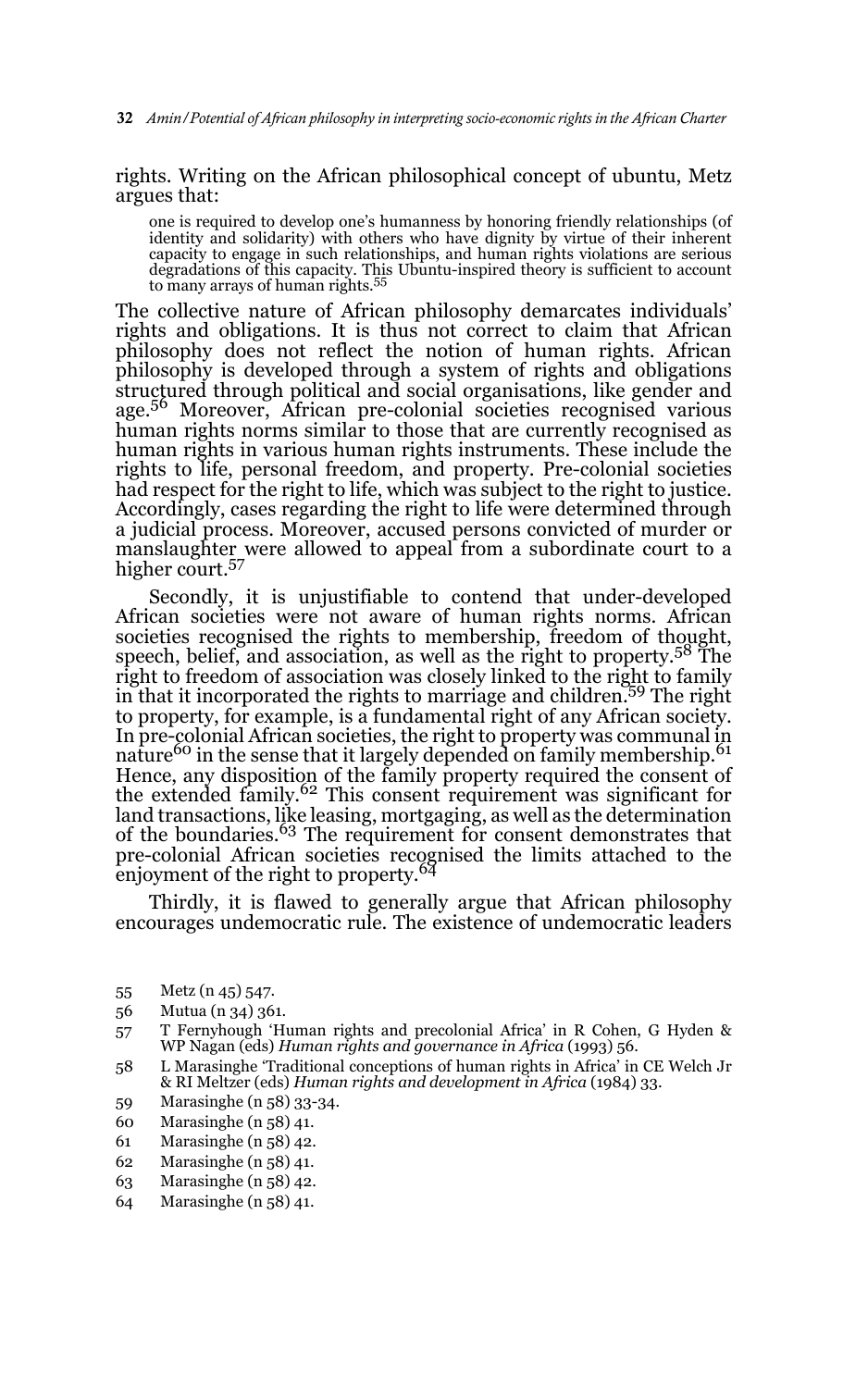in Africa does not necessarily mean that the practice is attributed to African philosophy. It can be argued that African philosophy enshrines attributes that embrace democracy and respect for human rights. As demonstrated above, African philosophy is founded on the principles of humanness; dignity; togetherness; community; and respect for human rights.

The significance of an individual is also seen through his capacity to commune with others. African philosophy places an individual as the leader of the family or community who should support his family or community. African philosophy treats all human beings as equal. In doing so, it fosters the value of equality. Thus, African philosophy encourages leaders to practice humanness, respect for human rights, and human dignity. It also encourages individuals in leadership positions to be on good terms with the people they govern. In this regard, it embraces a mutual relationship between the leaders and the other members of the state.

Writing on ubuntu as an African leadership philosophy, Ncube argues that ubuntu centres on relationships with others.<sup>65</sup> It also embraces the significance of mutual relationships between leaders and their followers. According to her, this value of togetherness fosters the sanctity of human life to treat all humans equally. Ncube argues further that ubuntu provides a viable leadership philosophy that helps leaders to balance the past and present by examining immediate and pressing concerns in society, as well as the vision for the future.<sup>66</sup> Writing on the African philosophy from the Akan context, Appiagye-Atua argues that African philosophy does not exclusively confine itself to thoughts of the past. While considering the past, African philosophy identifies and leaves norms that are irrelevant to present circumstances. Through its various values, African philosophy can consider norms that are relevant<br>for present living conditions'.<sup>67</sup>

As demonstrated above, there is a close link between African philosophy and the values of freedom, equality, justice, and dignity. African philosophy is founded on the value of dignity, which considers freedom, equality, and justice as part of human dignity. In elaborating on the concept of ubuntu as an African philosophical approach in *Makwanyane*, Langa J<sup>68</sup> and Mokgoro J<sup>69</sup> stated that ubuntu relates to the values of human dignity, freedom, and equality that need to be upheld in society. Ubuntu is directly linked to the values of human dignity, equality, and the advancement of human rights and freedoms, accountability, responsiveness, and openness.<sup>70</sup>

68 *Makwanyane* (n 39*)* para 224.

<sup>65</sup> LB Ncube '*Ubuntu*: A transformative leadership philosophy' (2010) 4 *Journal of Leadership Studies* 78.

<sup>66</sup> Ncube (n 65) 78.

<sup>67</sup> Appiagyei-Atua (n 16) 347-348.

<sup>69</sup> *Makwanyane* (n 39) para 308.

<sup>70</sup> H Keep & R Midgley 'The emerging role of *ubuntu-botho* in developing a consensual South African legal culture' in F Bruinsma & D Nelken (eds) *Explorations in legal cultures* (2007) 35.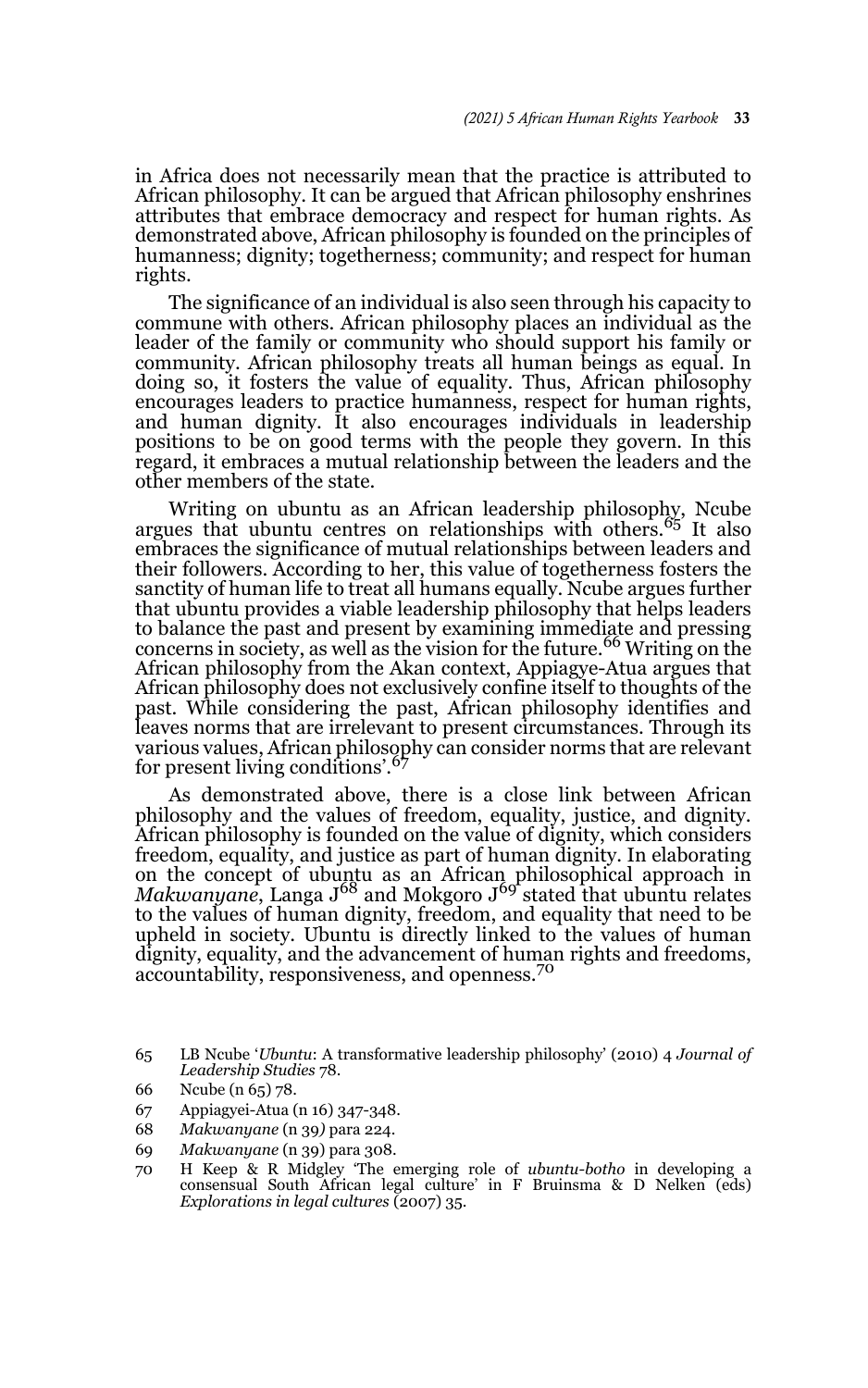Therefore, the interpretation of the socio-economic rights in the African Charter should be able to depict the adherence to and promotion of African philosophy and its identified values. The significance of promoting these elements is that they can ensure that socio-economic rights are interpreted in a manner that achieves the collective nature of human rights and obligations, values of equality, dignity, justice, and freedom in the enjoyment of these rights. It is imperative for the African Charter's supervisory organs to engage the values of freedom, equality, justice, and dignity in developing the scope and content of socio-economic rights. As Tshoose notes, interpreting fundamental human rights requires considering the values accepted in an open and democratic society.<sup>71</sup>

## **5 APPLICATION OF THE AFRICAN PHILOSOPHY BY THE SUPERVISORY ORGANS OF THE AFRICAN CHARTER: MISSED OPPORTUNITIES**

The supervisory organs, particularly the African Commission, have had various opportunities to interpret socio-economic rights and have developed significant socio-economic rights jurisprudence. While the African Commission's jurisprudence is substantial the Court's socioeconomic rights jurisprudence is in its infancy. However, it is very relevant and worth a discussion in this article. In their jurisprudence, the supervisory organs have been applying various aspects of the teleological approach. Although the supervisory organs have applied aspects of the teleological approach to interpreting the socio-economic rights in question, the potential of African philosophy has not been fully explored. The discussion in this section highlights the jurisprudence where the supervisory organs had an opportunity to engage African philosophy but missed those opportunities. The section pinpoints the implications of the non-engagement of African philosophy.

### **5.1 African Commission's socio-economic rights jurisprudence**

### **5.1.1** *Social and Economic Rights Action Centre (SERAC) v Nigeria*

The complainants in *SERAC* brought the communication on behalf of the Ogoni Community. They alleged that the military government of the respondent state had been directly engaged in oil production through the state oil company, the Nigerian National Petroleum Company (NNPC), which was the majority shareholder in a consortium with Shell Petroleum Development Corporation (SPDC). According to the

71 Tshoose (n 46) 18-19.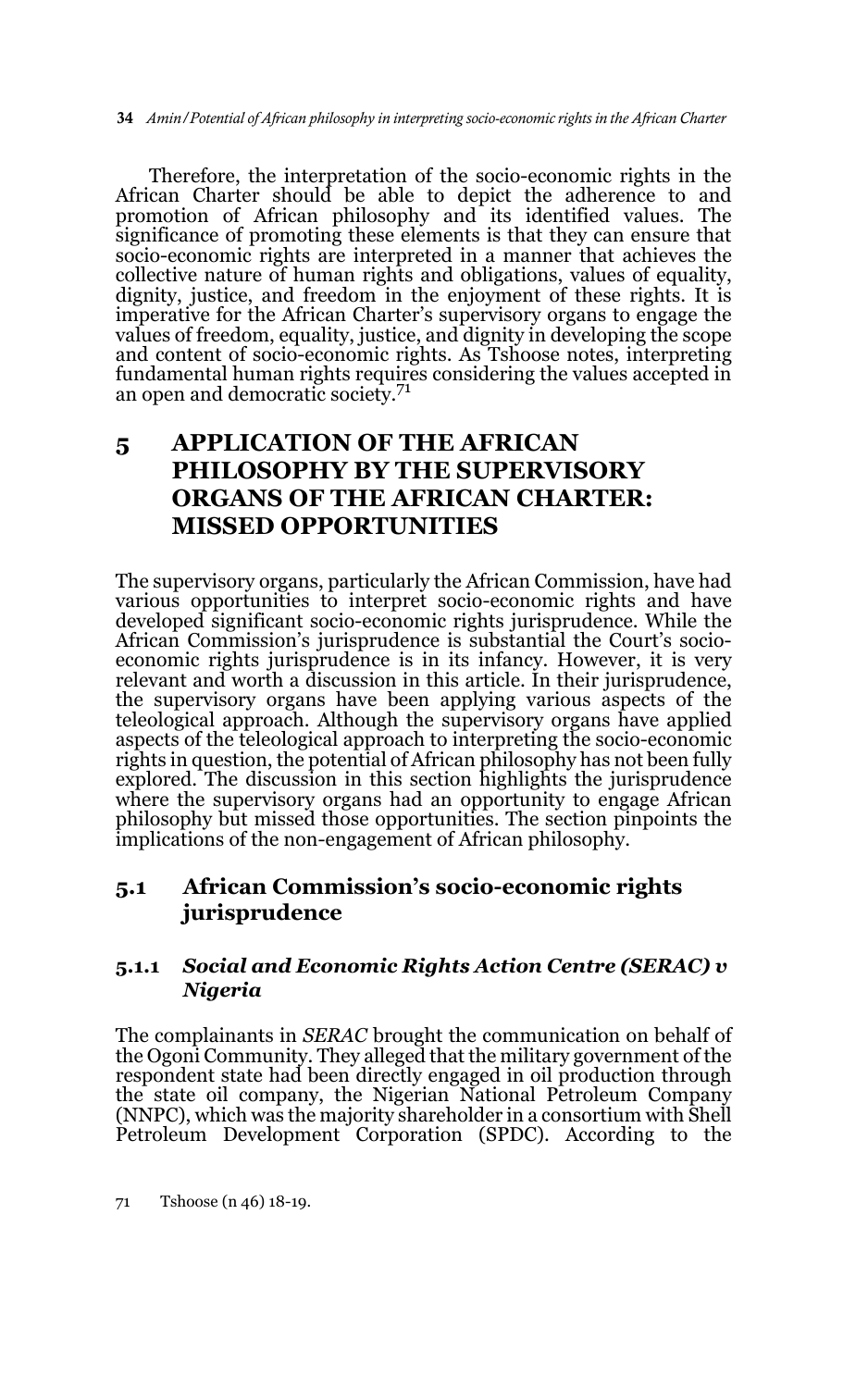complainants, the oil production activities had been contaminating the environment, and causing health problems to the Ogoni people. It was further alleged that the victims were not engaged in the decisionmaking process concerning the development projects affecting their land. The complainants alleged that the respondent state, through its security forces attacked, burned and destroyed several villages and homes in Ogoniland. Allegedly, the respondent state destroyed and threatened food sources in Ogoniland through pollution of soil and water on which the Ogoni people relied for farming and fishing activities. During the raids on villages, the armed forces destroyed crops and killed animals. All these activities resulted in malnutrition and starvation among the Ogoni people. They alleged that these actions and omissions of the respondent state amounted to the violations of articles 2, 4, 14, 16, 18(1), 21 and 24 of the African Charter.<sup>72</sup>

The African Commission commenced its decision by describing the states' obligations as set out in the African Charter. According to the African Commission, both civil and political rights, as well as socioeconomic rights impose upon states a quartet of obligations, namely: duties to respect, protect, promote and fulfil the rights.<sup>73</sup> Drawing inspiration from the provisions of article 2 of the International Covenant on Economic, Social and Cultural Rights (ICESCR),<sup>74</sup> the African Commission stated that states are required to implement all these categories of obligations.<sup>75</sup>

The African Commission went on to determine the allegations regarding the violations of the rights to health and healthy environment in articles 16 and 24 of the African Charter respectively.76 It stated that the joint reading of the provisions of articles 16 and 24 guarantees the right to a healthy environment.<sup>77</sup> It explained that the right to a healthy environment relates to socio-economic rights.<sup>78</sup> It noted that polluted environment does not meet the standards of healthy living conditions and is dangerous to the individual's physical and mental health.<sup>79</sup> According to the African Commission, article 24 imposes upon states 'an obligation to take reasonable legislative and other measures' to avoid air and environmental pollution as well as promoting progressive environmental conservation and 'ecologically sustainable development and use of natural resources'.<sup>80</sup> It drew inspiration from the provisions of article 12 of the ICESCR to reach to these findings. It found the respondent state to be in violation of articles 16 and 24 of the African Charter.

- 73 *SERAC* (n 72) para 44.
- 74 International Covenant on Economic, Social and Cultural Rights, GA Res 2200A (XXI) 16 December 1966, 993 UNTS 3.
- 75 *SERAC* (n 72) para 48.
- 76 *SERAC* (n 72) para 50.
- 77 *SERAC* (n 72) para 51.
- 78 As above.
- 79 As above.
- 80 *SERAC* (n 72) para 52.

<sup>72</sup> *Social and Economic Rights Action Centre (SERAC) v Nigeria* (2001) AHRLR 60 (ACHPR 2001) 1-9.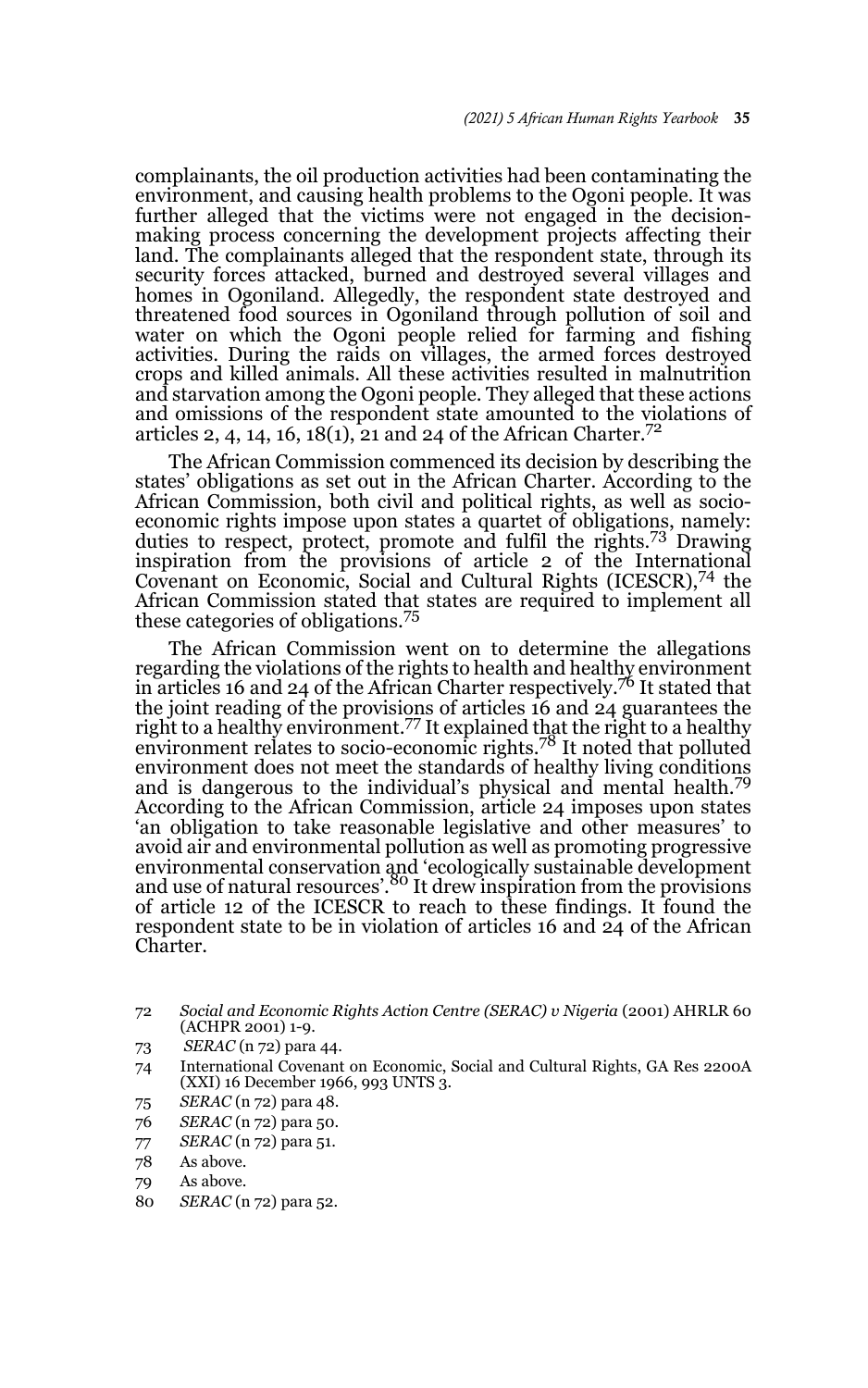Moreover, the African Commission determined the alleged violation of article 21 concerning the right of peoples to dispose freely of their natural wealth and resources. The African Commission elaborated upon the nature and scope of states' obligations imposed by this right.<sup>81</sup> According to the African Commission, the state has an obligation to protect its citizens through legislation and effective enforcement, and protecting them from damaging acts perpetrated by<br>third parties.<sup>82</sup> Drawing inspiration from *Velasquez Rodriguez v Honduras* (*Velasquez*) <sup>83</sup> the African Commission held that a state violates its obligation to protect when it permits third parties to act in a<br>manner that violates peoples' rights.<sup>84</sup> The African Commission then held that the respondent state failed to protect the victims from<br>interferences in the enjoyment of their rights.<sup>85</sup> Instead, it facilitated the destruction of Ogoniland.

The African Commission then determined the right to housing implicitly recognised in articles 14, 16 and 18(1) of the African Charter.86 It held that, while the African Charter does not expressly recognise the right to housing, it is implicitly protected through the provisions protecting the rights to health, property and family.<sup>8</sup> According to the African Commission, when housing is destroyed,<br>property, health and family are negatively affected.<sup>88</sup> It stated that at the minimum, the right to shelter imposes upon the respondent state an obligation to refrain from destroying the housing of its citizens and to desist from preventing their efforts to reconstruct the destroyed homes.<sup>89</sup> It stated further that this obligation requires states to refrain from conducting, supporting or tolerating conduct that violates the<br>right to housing.<sup>90</sup> The obligation to protect housing requires the respondent state to prevent third parties from violating the same.<sup>91</sup> According to the African Commission, the right to housing includes not only 'a roof over one's head' but also individuals' 'right to be left alone and to live in peace'.<sup>92</sup> Moreover, the African Commission held that the implicit right to adequate housing incorporates the right to protection against forced evictions.<sup>93</sup> Drawing on the Committee on Economic, Social and Cultural Rights' (CESCR) definition, the African Commission defined forced evictions as the permanent removal, against their will, of individuals, families and communities from their

- 81 *SERAC* (n 72) para 57.
- 82 As above.
- 83 *Velasquez Rodriguez* (Judgment) Inter-American Court of Human Rights series C 4 (29 July 1988).
- 84 *SERAC* (n 72) para 57.
- 85 *SERAC* (n 72) para 58.
- 86 *SERAC* (n 72) para 60.
- 87 As above.
- 88 As above.
- 89 *SERAC* (n 72) para 61.
- 90 As above.
- 91 As above.
- 02 As above.
- 93 *SERAC* (n 72) para 63.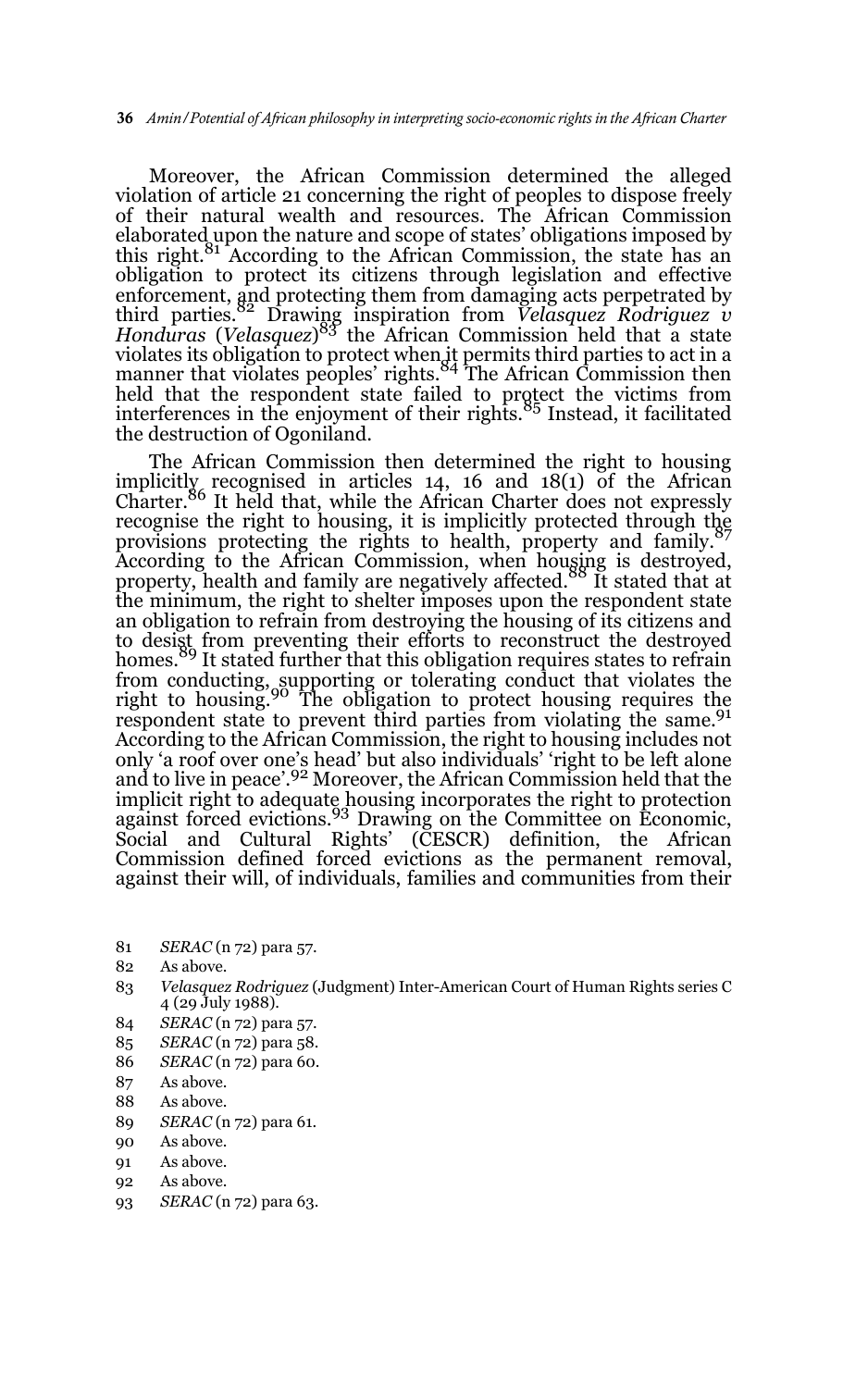homes which they occupy without the provision of, and access to, appropriate forms of legal or other protection.<sup>94</sup> According to the African Commission, forced evictions cause physical, psychological and emotional distress, loss of means of economic sustenance and<br>increased impoverishment.<sup>95</sup> They cause sporadic deaths, break up of families and homelessness.<sup>96</sup> The African Commission drew inspiration from the CESCR General Comment 4 on the right to adequate housing (General Comment 4)<sup>97</sup> that recognises the right of everyone to possess security of tenure that ensures legal protection against forced eviction, harassment, and other threats against his or her property.<sup>98</sup> The respondent state's actions demonstrated a violation of this right enjoyed by the Ogoni as a collective right.<sup>99</sup>

The African Commission dealt with the right to food alleged by the applicants to be impliedly incorporated in articles 4, 16 and 22 of the African Charter. The African Commission noted that the right to food is directly linked to the dignity of human beings and relevant for the enjoyment and fulfilment of other rights including: health, education, work and political participation.<sup>100</sup> The respondent state is bound by the African Charter and international law to protect and improve existing food sources, and ensures access to adequate food for its citizens.<sup>101</sup> The minimum core of the right to food requires the respondent state to desist from destroying or contaminating food sources and prevent peoples' efforts to feed themselves.<sup>102</sup> The respondent state violated the minimum core of the right to food, namely the destruction of food sources through armed forces and state oil companies, permitting private companies to destroy food sources.<sup>103</sup> Through terror, it also prevented the Ogoni people from feeding themselves.<sup>104</sup>

Regarding the violation of the right to life, the African Commission held that the violations of the rights to housing, food, property, health, and protection of the family amounted to the violation of the right to life.<sup>105</sup> This was done through the killings of Ogonis, environmental pollution and degradation, and the destruction of farms.<sup>106</sup>

I argue in this article that in addition to the provisions of the ICESCR the African Commission could broadly engage the principles of

- 96 As above.
- 97 Committee on Economic, Social and Cultural Rights General Comment 4 The right to adequate housing  $(1991)$  UN Doc E/1992/3.
- 98 *SERAC* (n 72) para 63.
- 99 As above.
- 100 *SERAC* (n 72) para 65.
- 101 As above.
- 102 As above.
- 103 *SERAC* (n 72) para 66.
- 104 As above.
- 105 *SERAC* (n 72) para 67.
- 106 As above.

<sup>94</sup> *SERAC* para 63.

<sup>95</sup> As above.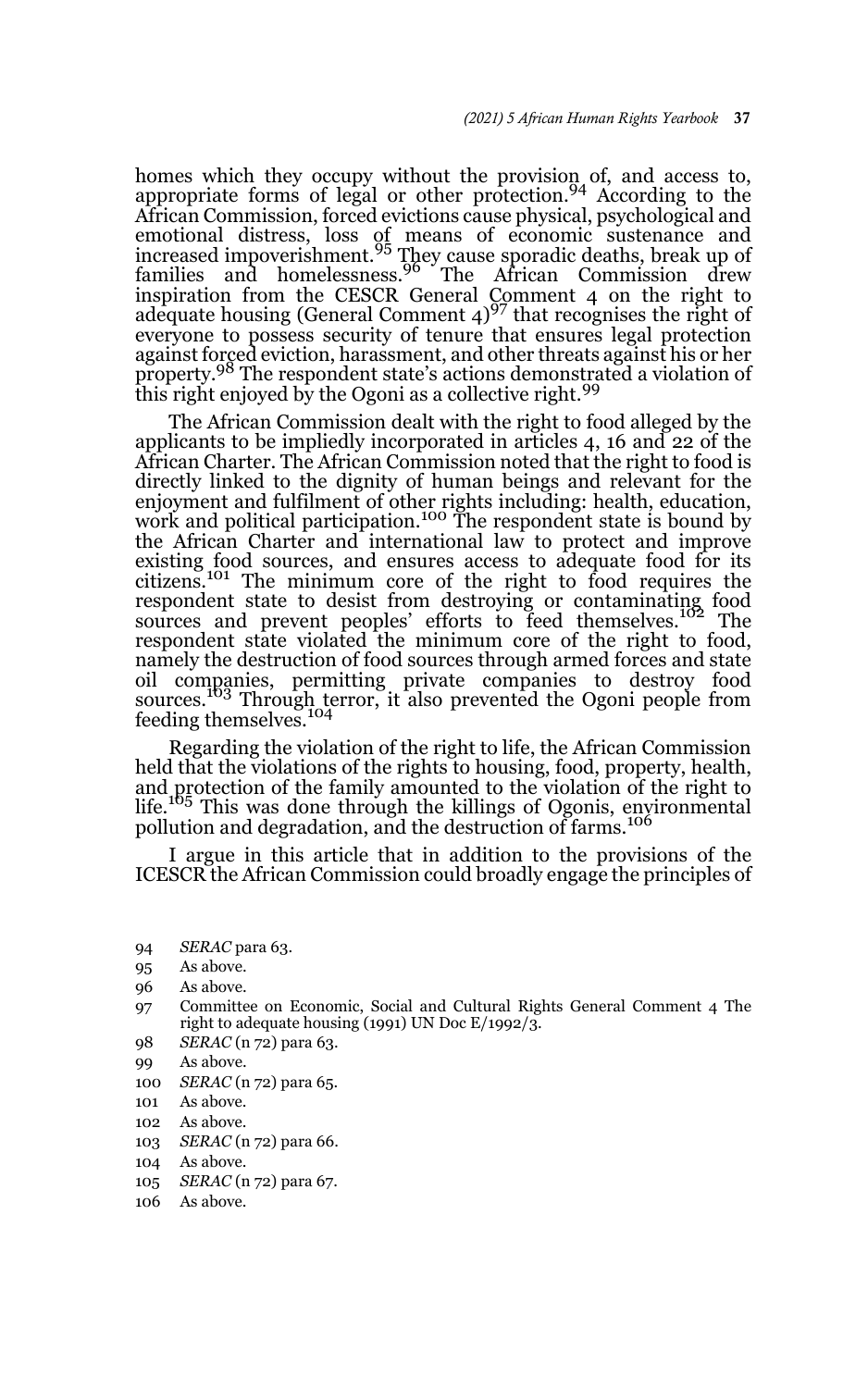obligations, responsibility and accountability embedded in African philosophy to elaborate state's duties. This way the Commission could have demonstrated the notion of state's duties as understood by African societies and its acceptance. It could show that the state's duties are not an alien in Africa. The Commission did not engage the African philosophy's values of dignity, responsibility, leadership, obligations, and right to life to elaborate the link between the rights to health and healthy environment and their obligations. The Commission didn't invoke the African philosophy's principle of freedom and the precolonial African societies' communal understanding of the right to property to interpret article 21 of the Charter. Holistic interpretation of the right to property as understood in Africa's pre-colonial societies requires any disposition of property and other natural resources to include the consent of all members of the community. This consent requirement is significant for land transactions, like leasing, mortgaging, and the determination of the boundaries. The requirement for consent thus demonstrates that African societies recognise the limits attached to the enjoyment of the right to property and other resources. Again, the Commission missed an opportunity to apply the principles of obligations and the rights to property and family embedded in the African philosophy to elaborate the right to housing and other relevant rights. The Commission did not engage the principle of human dignity and the right to life as understood in the African philosophy to elaborate the rights to food, health, education, work, life and political participation.

#### **5.1.2** *Purohit and Moore v The Gambia*

In *Purohit and Moore v The Gambia* (*Purohit*) <sup>107</sup> the complainants called upon the African Commission to decide on the alleged violations of the rights to non-discrimination, equality, dignity, and health. The complainants brought the communication on behalf of the patients who were detained in a psychiatric unit of the Royal Victoria Hospital at Campama, and on behalf of both the current and future mental health patients who will be detained under the Mental Health Acts of the<br>respondent state.<sup>108</sup> The complainants alleged that t<u>he</u> law governing mental health in the respondent state was out-dated.<sup>109</sup> They referred to the failure of the Lunatic Detention Act (LDA) to define the term 'lunatic', and to the lack of provisions and significant requirements to protect the mental health of patients during diagnosis, certification and<br>detention processes.'<sup>110</sup> They further claimed that the psychiatric unit was overcrowded and that there was a lack of requirement of consent to treatment or continuation of treatment.111 They further alleged that the LDA does not provide for legal aid scheme and compensatory

111 *Purohit* (n 107) para 5.

<sup>107</sup> *Purohit and Moore v The Gambia* (2003) AHRLR 96 (ACHPR 2003) (*Purohit* case).

<sup>108</sup> *Purohit* (n 107) para 1.

<sup>109</sup> *Purohit* (n 107) para 3.

<sup>110</sup> *Purohit* (n 107) para 4.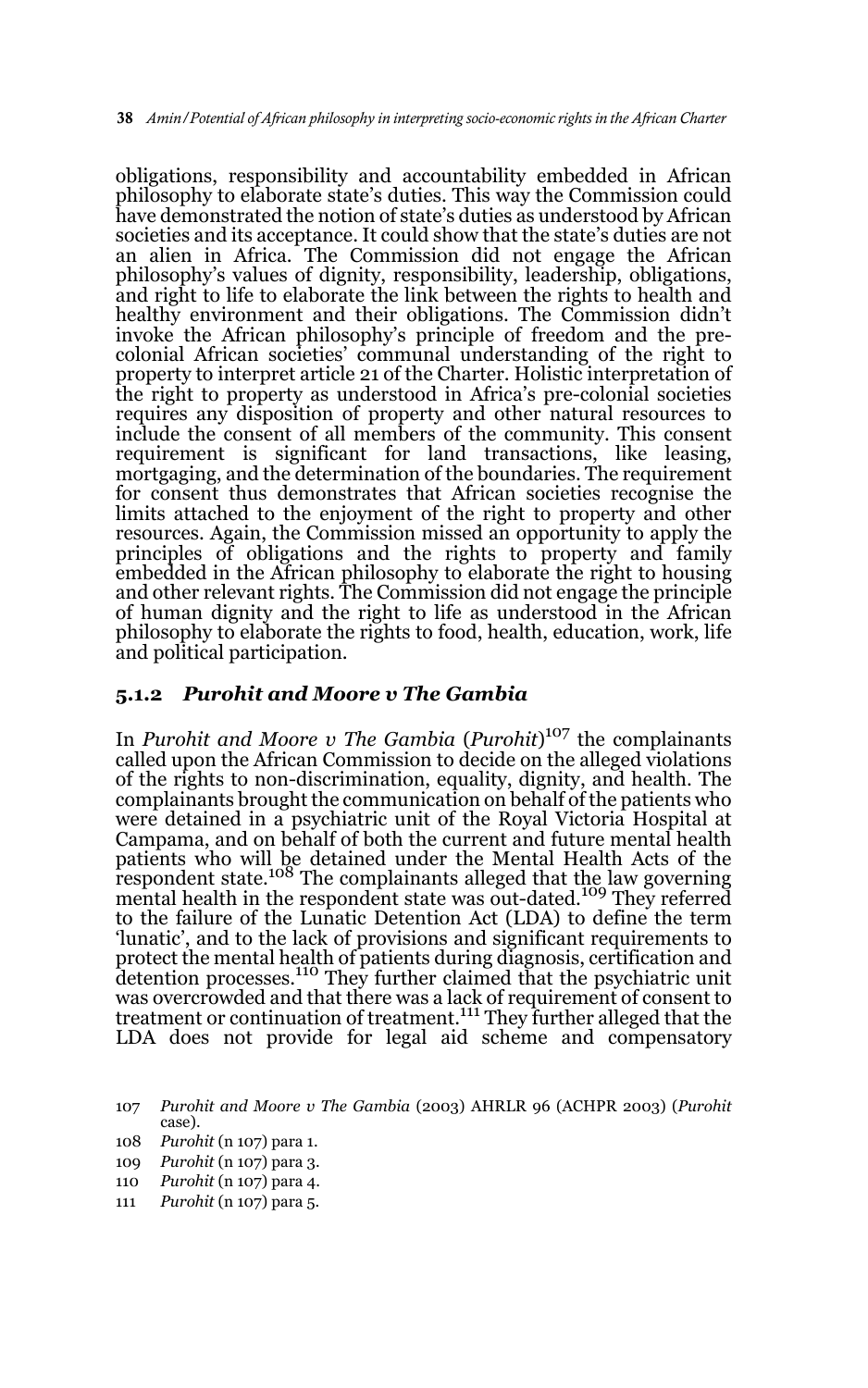mechanisms for the violations of the patients' rights.112 As such, the complainants alleged the violation of articles 16 and 18(4) of the African<br>Charter that provide for the right to health.<sup>113</sup> Moreover, the complainants alleged that the treatment of mental patients to indefinite institutionalisation and the conditions in which they are held under the LDA violate the rights to non-discrimination, equality and dignity provided in articles 2, 3 and 5 of the African Charter.<sup>114</sup>

The African Commission determined whether the respondent state violated the right to dignity in article 5.<sup>115</sup> On this issue, it responded in the affirmative. It referred to the provisions of article 5 and stated that this right also imposes on every human being the obligation to respect this right.<sup>116</sup> It further stated that all state parties to the African Charter should respect this right.<sup>117</sup> With reference to *Media Rights Agenda and Others v Nigeria* (*Media Rights Agenda*) <sup>118</sup> and *John K Modise v Botswana* (*Modise*) <sup>119</sup> the African Commission stated that the LDA's description of persons with a mental illness as 'lunatics', and 'idiots' violates the right to dignity in article 5 as these terms dehumanise and deny such persons any form of dignity.<sup>120</sup> It further drew inspiration from UN Principles for the Protection of Persons with Mental Illness and stated that the dignity of persons with a mental disability should be respected.<sup>121</sup> Moreover, the right to dignity requires persons with a respected.<sup>121</sup> Moreover, the right to dignity requires persons with a disability to be treated with humanity.<sup>122</sup> It then stated that persons with a mental disability have the right to enjoy the right to dignity and that the right should be protected by all state parties to the African Charter.<sup>123</sup>

In this case, the African Commission could also engage the African philosophy's element of individual duties, values of dignity, equality, and humanness to elaborate the rights to dignity, equality, nondiscrimination, and health. For example, the African Commission could enhance its decision by applying the value of human dignity as holistically understood in the African philosophy to elaborate the right to dignity in the African Charter. The holistic application of the value of dignity in the African philosophy could assist the African Commission to enrich the meaning, scope, and content of the right to dignity in article 5 of the African Charter.

- 112 *Purohit* (n 107) para 8.
- 113 *Purohit* (n 107) para 9.
- 114 As above.
- 115 *Purohit* (n 107) para 55.
- 116 *Purohit* (n 107) paras 56-57.
- 117 *Purohit* (n 107) para 61.
- 118 *Media Rights Agenda v Nigeria* (2000) AHRLR 200 (ACHPR 1998).
- 119 *John K Modise v Botswana* (2000) AHRLR 30 (ACHPR 2000).
- 120 *Purohit* (n 107) paras 56-61.
- 121 *Purohit* (n 107) para 60.
- 122 As above.
- 123 *Purohit* (n 107) para 61.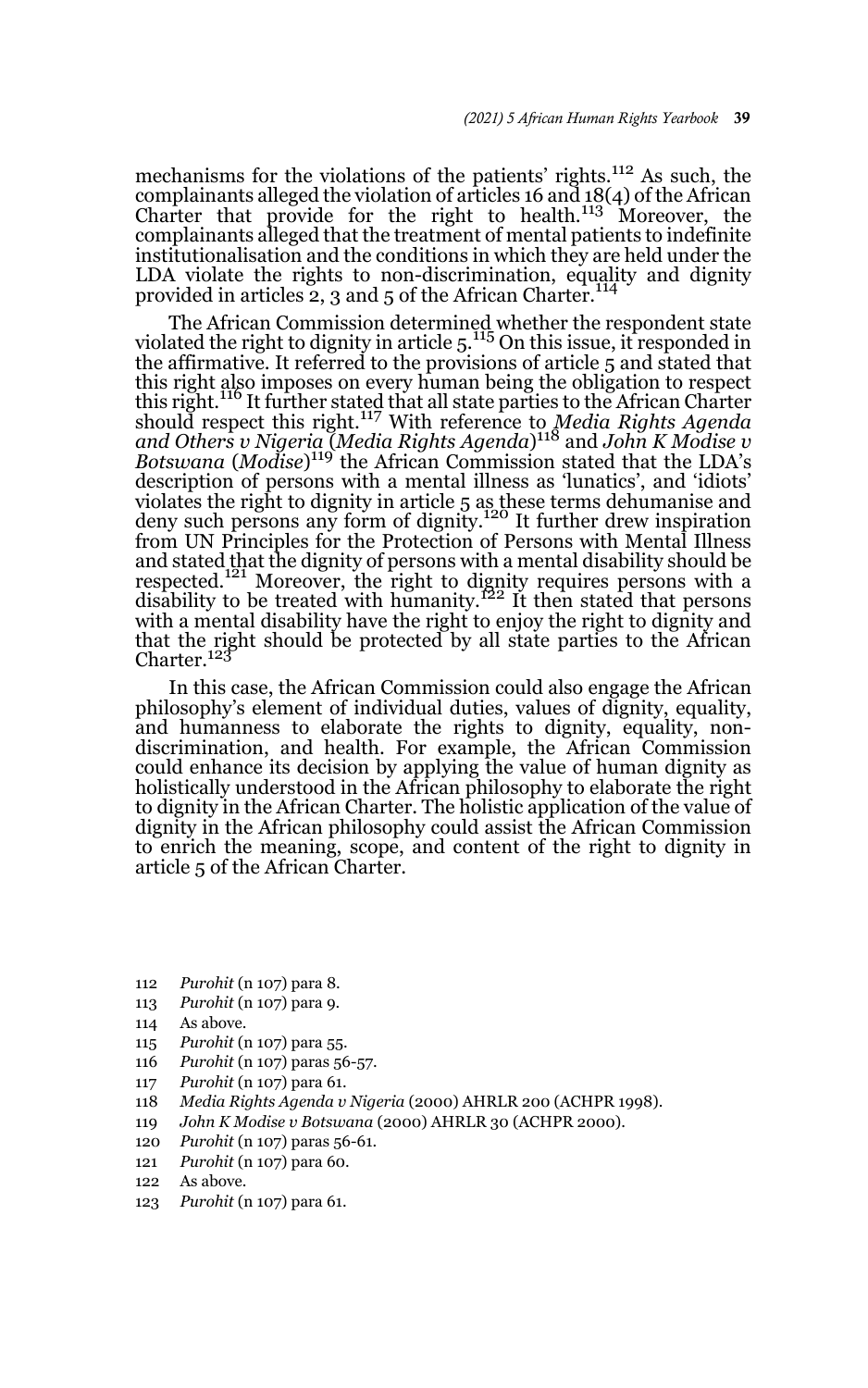#### **5.1.3** *Sudan Human Rights Organisation & Centre on Housing Rights and Evictions (COHRE) v Sudan*

In *Sudan Human Rights Organisation & Centre on Housing Rights and Evictions (COHRE) v Sudan* (*COHRE*),124 the second complainant (complainant) alleged the violation of human rights by the respondent state against the indigenous black African tribes in the Darfur region found in the western part of the respondent state.<sup>125</sup> The complainant alleged that through the Janjaweed the respondent state attacked the civilian population, raided and bombed their villages, markets and water wells by helicopter gunships and airplanes (aeroplanes).<sup>126</sup> They further claimed that the respondent state forcibly evicted a large number of people from their homes that were also totally or partially burned and destroyed. The complainant alleged that the respondent state deliberately and indiscriminately killed people and many other<br>people were displaced.<sup>127</sup> Based on this background the complainant alleged the respondent state's violation of, amongst others, articles 4, 5, 14,  $16$ ,  $18(1)$  and 22 of the African Charter.

The African Commission found the respondent state in violation of articles 4 and 5 of the African Charter.<sup>129</sup> With regard to article 4, the African Commission noted that the right to life should be interpreted<br>broadly to include the right to dignity and livelihood.<sup>130</sup> It is a supreme right without which other rights become meaningless.131 This right to life imposes upon states the duty to protect people from arbitrary actions committed by public authorities and private persons.<sup>132</sup> This duty is broad as it includes strict control and limits circumstances under which a person may be deprived of his or her life by state authorities.133 The right also imposes a duty upon the state to respect the right to life by desisting from violating it by protecting it from violation by non-state actors within its jurisdiction.134 Referring to *Zimbabwe Human Rights NGO Forum v Zimbabwe* (*Zimbabwe Human Rights NGO Forum*),135 the African Commission held that lack of due diligence on the part of the state to prevent the violation or for not taking steps to provide the victims with reparation, amounts to a violation of the right.<sup>136</sup>

- 124 *Sudan Human Rights Organisation & Centre on Human Rights and Evictions v Sudan* (2009) AHRLR 153 (ACHPR 2009) (*COHRE* case).
- 125 *COHRE* (n 124) para 2.
- 126 *COHRE* (n 124) para 13.
- 127 *COHRE* (n 124) para 14.
- 128 *COHRE* (n 124) paras 15-16.
- 129 *COHRE* (n 124) paras 153 and 168.
- 130 *COHRE* (n 124) para 146.
- 131 As above.
- 132 *COHRE* (n 124) para 147.
- 133 As above.
- 134 *COHRE* (n 124) para 148.
- 135 *Zimbabwe Human Rights NGO Forum v Zimbabwe* (2006) AHRLR 128 (ACHPR 2006).
- 136 *COHRE* (n 124) para 148.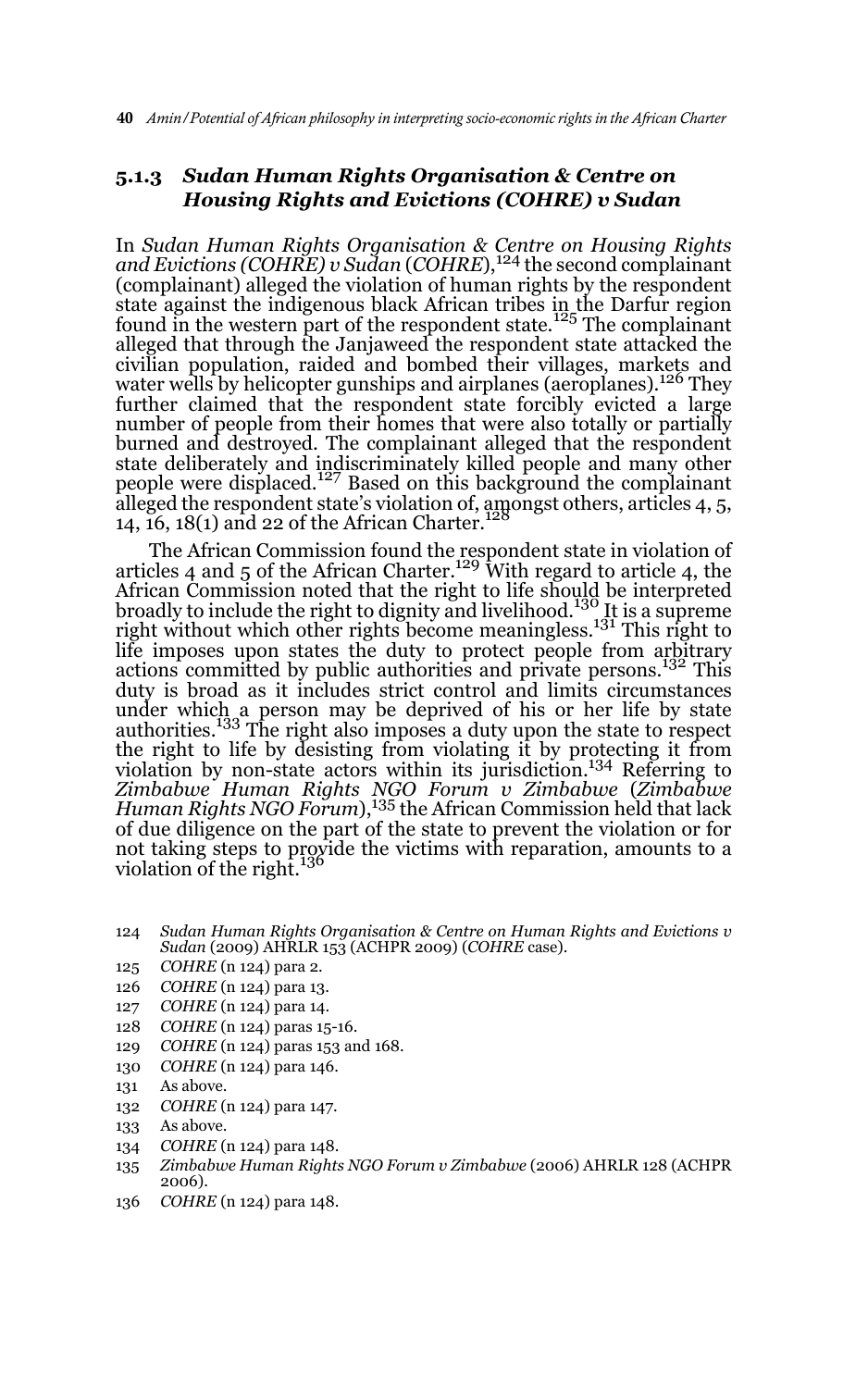Regarding the right to dignity the African Commission through reference to *Media Rights Agenda*, *Modise* and the decision of the United Nations Committee Against Torture in *Hajrizi Dzemajl et al v Yugoslavia* (*Hajrizi*),137 held that 'cruel, inhuman and degrading punishment or treatment' in article 5 should be broadly interpreted to protect people from physical or mental abuse.<sup>138</sup> It noted that forced evictions and destruction of housing amount to cruel, inhuman and degrading treatment or punishment. The forced eviction of Darfurians from their villages and homes, executed by the respondent state through the Janjaweed militia and its agents, amounted to cruel and inhuman treatment and threatened their right to human dignity. Then, the respondent state violated both articles 4 and 5 of the African Charter.<sup>139</sup>

Furthermore, the African Commission found Sudan in violation of article 14 of the African Charter on the right to property.<sup>140</sup> It started by stating the significance of the right to property and the nature and scope of states' obligations imposed by this right.<sup>141</sup> According to the African Commission, the right to property is a fundamental right in democratic states and imposes upon states obligations to respect and protect it from encroachment by the states and non-state actors.<sup>142</sup> states are required to ensure that this right is accessible to everyone<br>while taking the public interest into account.<sup>143</sup>

The African Commission explained further that the right to property incorporates two principles: ownership and peaceful enjoyment of property, as well as conditions for deprivation of the right such as public or general interest and 'in accordance with the law'.<sup>1</sup> According to the African Commission, the respondent state's action through the Janjaweed militia to destroy the victims' villages and homes amounted to the deprivation of the right to property.<sup>145</sup> The respondent state failed to refrain from forcible evictions of the victims or demolition of their houses and other properties.<sup>146</sup> The African Commission further found that the respondent state failed to take measures to protect the victims from attacks and bombings.<sup>147</sup> It held that the fact that the victims could no longer use their possessions to earn their living indicated that they were deprived the right to use their property in circumstances allowed by article 14 of the African<br>Charter.<sup>148</sup>

- 138 *COHRE* (n 124) paras 158-159.
- 139 *COHRE* (n 124) paras 158-168.
- 140 *COHRE* (n 124) para 205.
- 141 *COHRE* (n 124) para 192.
- 142 As above.
- 143 As above.
- 144 *COHRE* (n 124) para 193.
- 145 *COHRE* (n 124) para 194.
- 146 *COHRE* (n 124) para 205.
- 147 As above.
- 148 As above.

<sup>137</sup> *Hajrizi Dzemajl et al v Yugoslavia* Communication no. 161/2000 UN Doc No CAT/C/29/D/161/2000 (2 December 2002).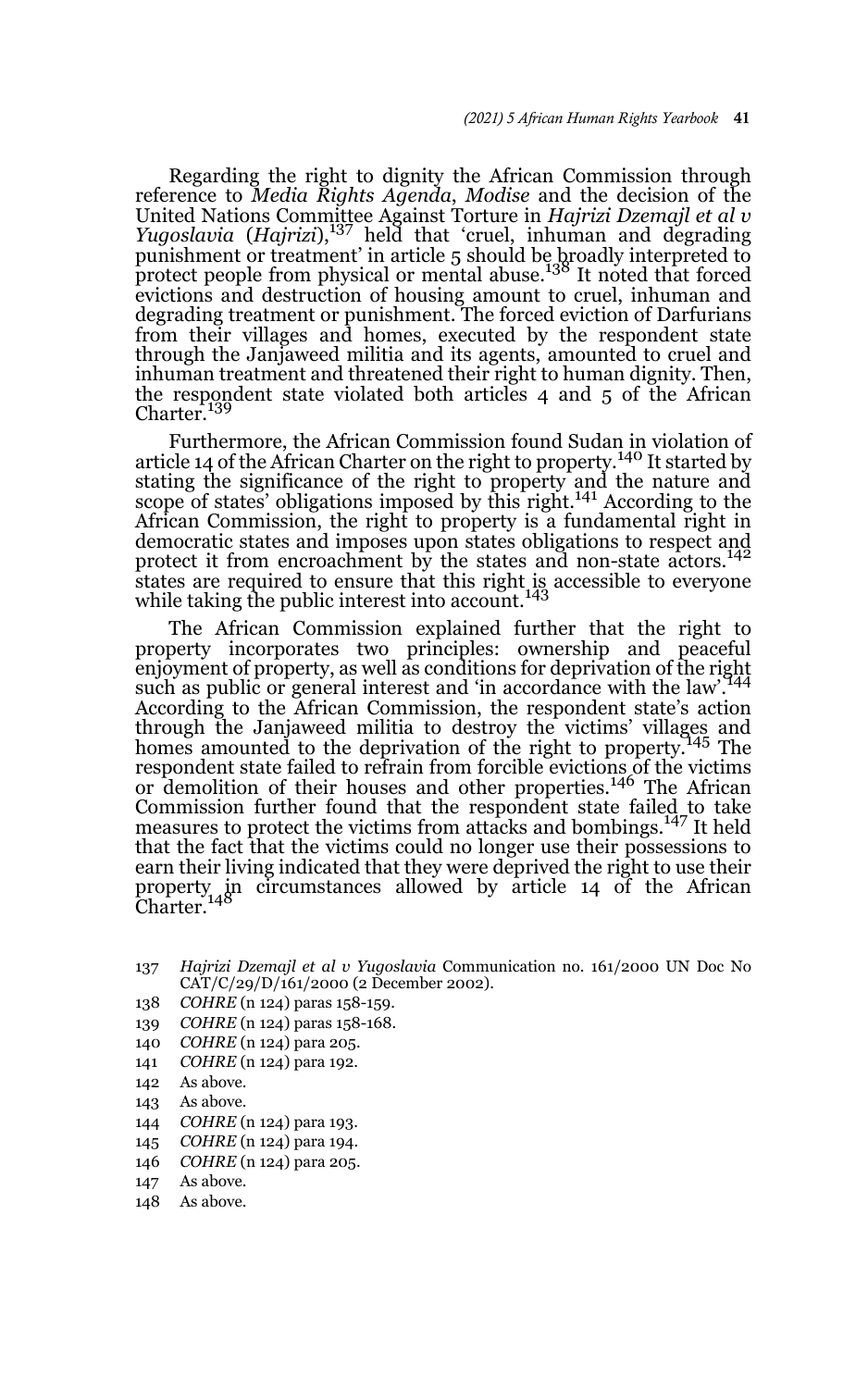The African Commission also considered the allegations regarding the right to health.<sup>149</sup> It found Sudan in violation of the right to health contained in article 16 of the African Charter.<sup>150</sup> Significantly, the African Commission defined the content of the broadly formulated right to health to include both health care and health conditions.<sup>151</sup> It then stated that the respondent state's destruction of homes, livestock, farms, and the poisoning of water sources like wells, exposed the victims to serious health risks. Referring to CESCR General Comment 14 on the right to the highest attainable standard of health (General Comment 14) the African Commission held that, in addition to timely and appropriate health care, the right to health encompasses other underlying determinants such as access to safe and potable water, an<br>adequate supply of food, nutrition and housing.<sup>152</sup> The rig<u>ht</u> should be auceptatic suppry of rood, matriced and modeling. The right area areal and  $\frac{153}{153}$  The right to health imposes obligations to respect, fulfil and protect.<sup>154</sup> states should thus not infringe on the enjoyment of this right.<sup>155</sup> Through this obligation, states should refrain from polluting air, water and soil.<sup>156</sup> The right to health also imposes upon states an obligation to ensure that non-state actors do not restrict individuals or groups' accessibility to any information and services related to this right.<sup>157</sup> The African Commission went on to state that the state's failure to adopt and enforce legislation that prevents water pollution equally amounts to the violation of the right to health.<sup>158</sup> Referring to *free legal assistance* the African Commission held that failure to provide safe drinking water and electricity amounts to a violation of the right to health.159 The African Commission found the respondent state in violation of the right<br>to health enshrined in article 16 of the African Charter.<sup>160</sup>

The African Commission also found the respondent state in violation of the right to the protection of the family contained in article 18(1) of the African Charter. It stated that article 18 imposes upon states a positive obligation to protect the physical and moral well-being of a family.<sup>161</sup> The provisions of article 18 also prohibit states' and non-state actors' arbitrary or unlawful interference with the family.162 Drawing inspiration from the CESCR General Comment 19 on the right to social security (General Comment 19) the African Commission stated that the right to family protection imposes on states obligations to adopt

- 149 *COHRE* (n 124) para 206.
- 150 *COHRE* (n 124) para 212.
- 151 *COHRE* (n 124) para 208.
- 152 *COHRE* (n 124) para 209.
- 153 As above.
- 154 As above.
- 155 As above.
- 156 As above.
- 157 *COHRE* (n 124) para 210.
- 158 As above.
- 159 *COHRE* (n 124) para 211.
- 160 *COHRE* (n 124) para 212.
- 161 *COHRE* (n 124) para 213.
- 162 As above.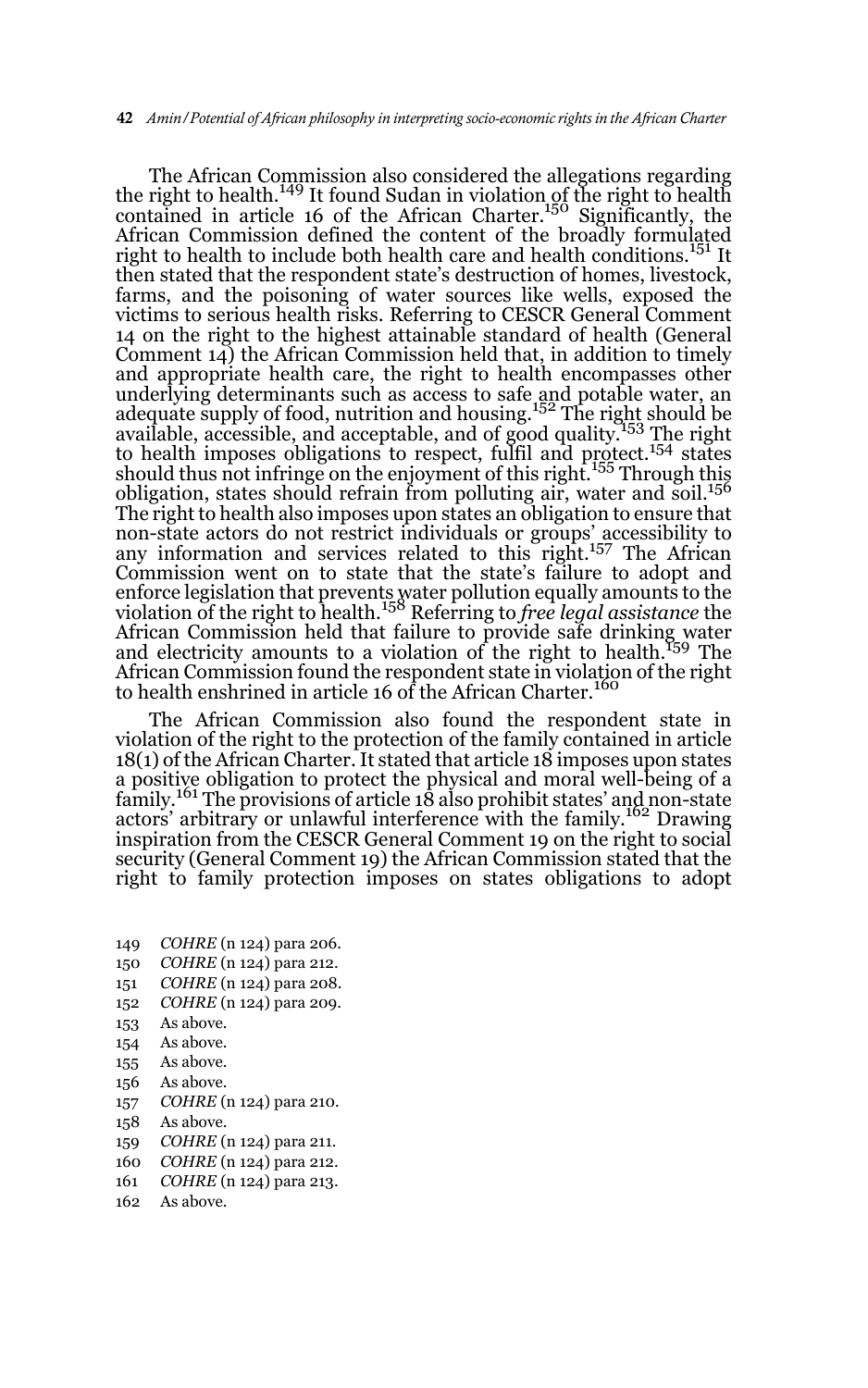legislative, administrative, or other measures to give effect to this right.<sup>163</sup> It also obliges states to desist from conducts that may endanger the family unit such as arbitrary separation of family<br>members and displacement of families involuntarily.<sup>164</sup> Drawing inspiration from the judgment of the European Court of Human Rights (European Court) in *Dogan v Turkey* (*Dogan*) <sup>165</sup> the African Commission stated that the respondent state's refusal to allow the victims to access their homes and livelihood amounts to an interference<br>with the family.<sup>166</sup> Significantly, the African Commission connected the mass expulsions of the applicants with their right to the protection of the family.<sup>167</sup> Referring to *Union Interafricaine des Droits de l'Homme v Angola*<sup>168</sup> it held that massive forced expulsions of people adversely affects the right to the protection of the family.<sup>169</sup> The respondent state's forcible eviction of the victims from their homes, the killing of some family members and the displacement of others threatened the foundation of family and made the enjoyment of the right to family difficult. Therefore, the respondent state was found to have violated the right to family.<sup>170</sup>

Then the African Commission determined allegations regarding the violation of the right to development in article 22 of the African Charter.<sup>171</sup> It found the respondent state to be in violation of the right to development.<sup>172</sup> According to the African Commission, article 22 is collective in nature in that it is endowed on a people.<sup>173</sup> The African Commission reasoned that to establish the violation of article 22 the question whether victims constitute 'people' in the context of the<br>African Charter is vital.<sup>174</sup> Therefore, it had to determine whether Darfurians constitute a 'people' thus entitling them to the right to development.<sup>175</sup> According to the African Commission, various characteristics can be used to identify persons referring to themselves<br>as 'a people'.<sup>176</sup> These characteristics include language, religio<u>n</u>, culture, the territory they occupy in a state and a common history.<sup>177</sup> The African Commission stated further that race also characterises 'people' in communities with a population of different racial

- 163 *COHRE* (n 124) para 214.
- 164 As above.
- 165 *Dogan v Turkey* App 8803-8811/02, 8813/02 and 8815-8819/02 (ECtHR, 29 June 2004).
- 166 *COHRE* (n 124) para 214.
- 167 *COHRE* (n 124) para 215.
- 168 *Union Interafricaine des Droits de l'Homme v Angola* (2000) AHRLR 18 (ACHPR 1997).
- 169 *COHRE* (n 124) para 215.
- 170 *COHRE* (n 124) para 216.
- 171 *COHRE* (n 124) para 217.
- 172 *COHRE* (n 124) paras 224 and 228.
- 173 *COHRE* (n 124) para 218.
- 174 As above.
- 175 As above.
- 176 *COHRE* (n 124) para 220.
- 177 As above.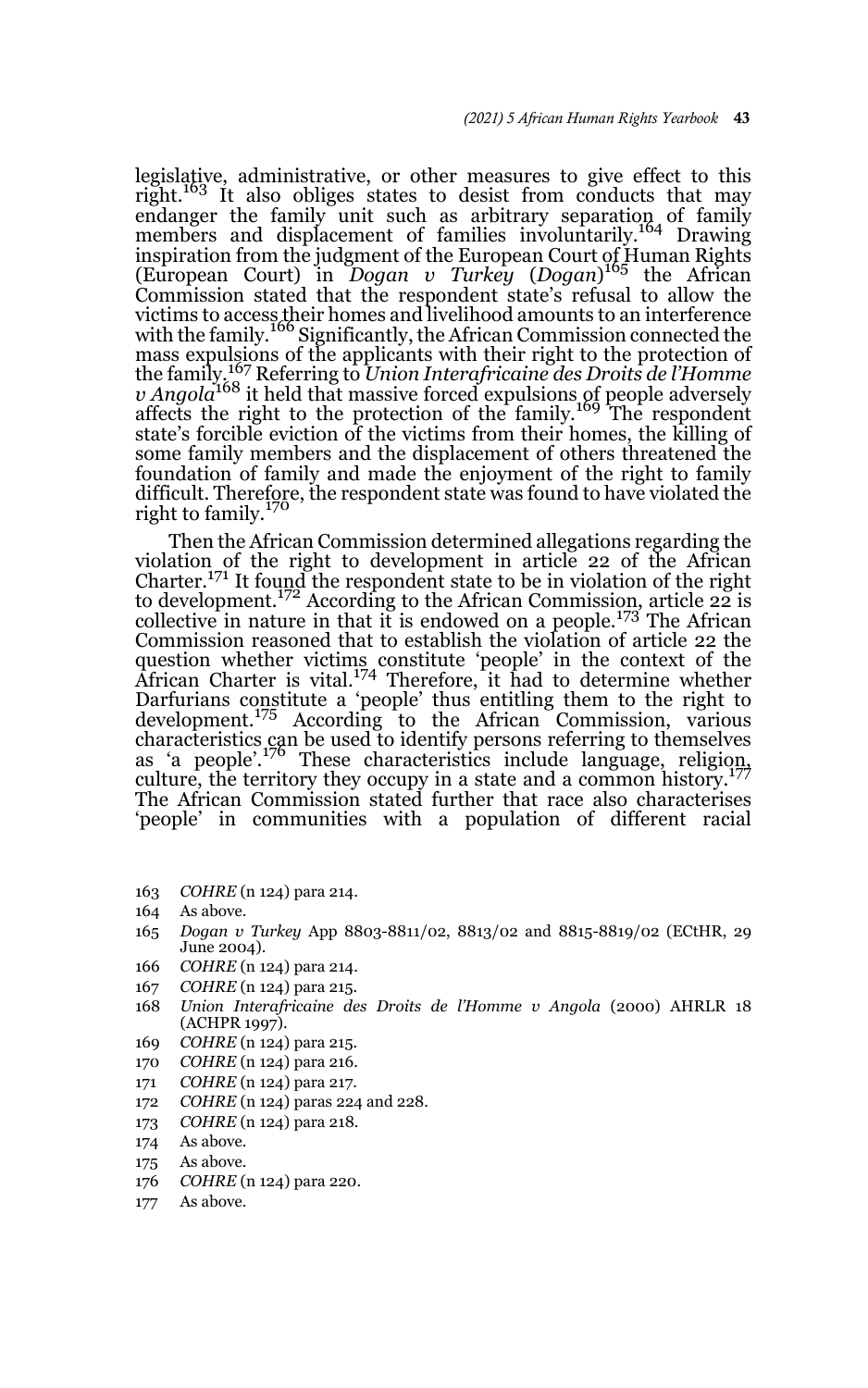composition.<sup>178</sup> It stated that in Africa racial and ethnic diversity contribute to the cultural diversity that should be embraced.<sup>179</sup> Significantly, the African Commission elaborated on the object and purpose of the African Charter regarding peoples' rights. It stated that the object and purpose of the African Charter is to protect peoples against external and internal rights' violations.180 Based on this reasoning the African Commission pointed out that the African Charter protects individuals and groups of different racial, ethnic, religious and<br>other social backgrounds.<sup>181</sup> The African Commission applied article 19 of the African Charter to emphasise that Darfurians in their collective are 'a people'.182 The article recognises peoples' right to equality and enjoyment of the same human rights without distinction.<sup>183</sup> Thus, the respondent state's action to target Darfur's civilians instead of combatants amounted to collective punishment.<sup>184</sup> According to the African Commission;

the attacks and forced displacement of Darfurian people denied them the opportunity to engage in economic, social and cultural activities. The displacement interfered with the right to education for their children and the pursuit of other activities'. In this respect, the African Commission found the respondent state to<br>have violated article 22 of the African Charter.<sup>185</sup>

While the Commission's findings in *COHRE* is commendable, the Commission could have strengthened its jurisprudence and give it the African context by broadly engaging the African philosophy's principle of duties to elaborate the states' obligation towards its people. It missed an opportunity to elaborate the African philosophy's principle of dignity, humanness, equality and the rights to life, Africa's concept of family, and property to elaborate the rights to dignity, life health, food, water, family, development and property in *COHRE*. This was an opportunity for the Commission to elaborate the significance of the right to property in the African context. This was an opportunity that the Commission could apply the general understanding of African philosophy that is based on the collective nature of Africa's people to define the Darfurians as 'a people'. The Commission missed an opportunity to cement on African philosophy's emphasis on states to respect human rights including socio-economic rights in a manner that would enable people to commune with others and engage in various individual and collective socio-economic rights.

The African Commission applied similar approach, by exclusively relying on the relevant jurisprudence of the Inter American Court while completely leaving out African philosophy, in its subsequent communication, *Centre for the Minority Rights Development (Kenya) and Minority Rights Group International on behalf of Endorois*

- 178 *COHRE* (n 124) para 220.
- 179 *COHRE* (n 124) para 221.
- 180 *COHRE* (n 124) para 222.
- 181 *COHRE* (n 124) para 223.
- 182 As above.
- 183 *COHRE* (n 124) para 221.
- 184 *COHRE* (n 124) para 223.
- 185 *COHRE* (n 124) para 224.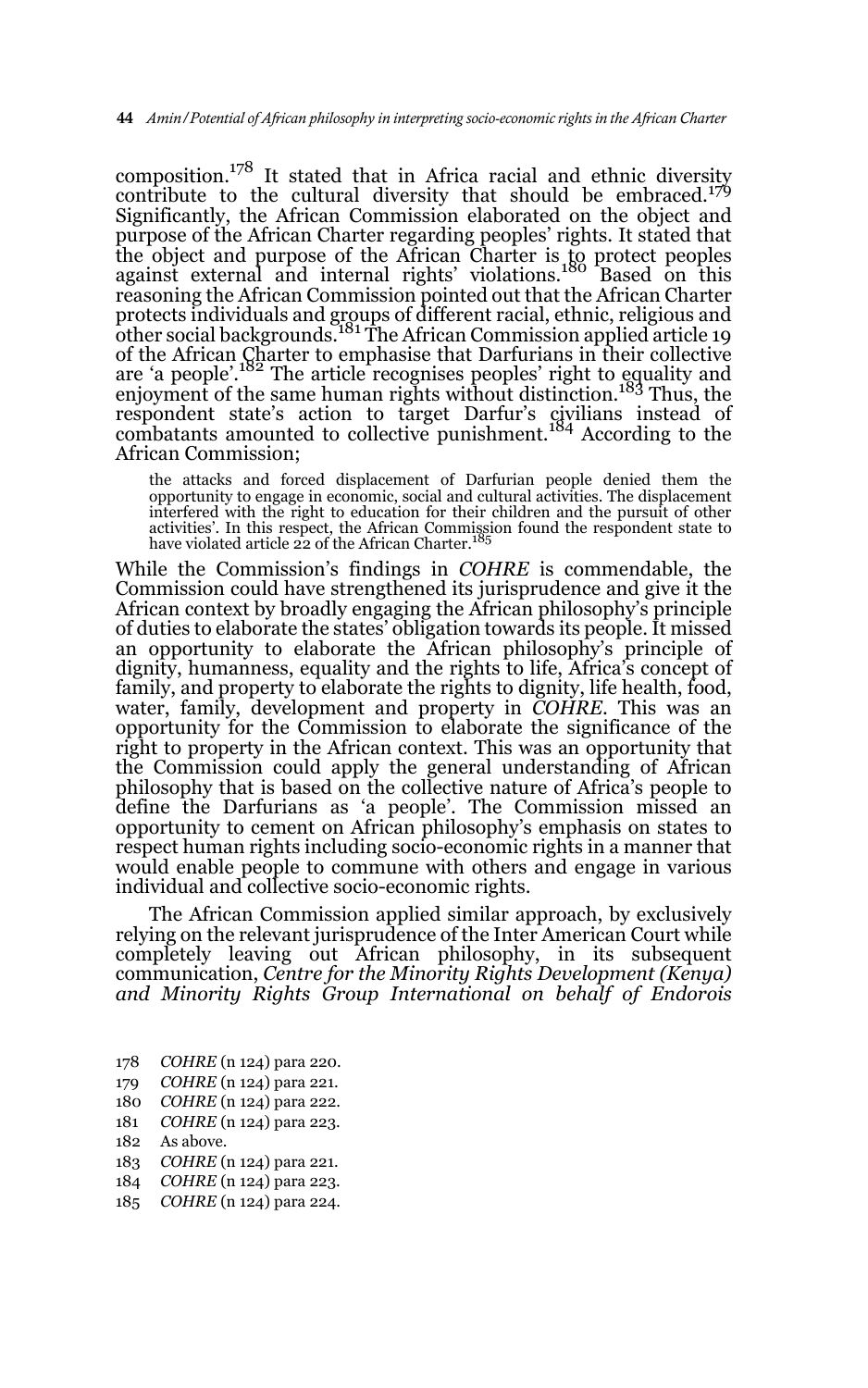*Welfare Council v Kenya (Endorois)*. <sup>186</sup> The complainants in *Endorois* alleged that the respondent state violated in particular, the rights to property, cultural life, natural resources, and the right to development contained in articles 14, 17, 21 and 22 of the African Charter.

The *Endorois* was an opportune moment for the African Commission to enrich its jurisprudence by applying various aspects of African philosophy. It could apply the notion of African philosophy first to develop the scope and content of the property rights of the indigenous peoples and then apply the relevant jurisprudence to establish the external coherence. The Commission could also apply the general understanding of African philosophy founded on the collective way of life to enrich its definition of peoples. It could also invoke the African philosophy's understanding of the right to property and other natural resources to broadly interpret the rights to property and free disposal of wealth in article 21. These two rights in African context include the right to free consent, freedom of enjoyment, and obligation to respect. As such the rights broadly encompass the obligation to consult.

### **5.2 African Court's socio-economic rights jurisprudence**

#### **5.2.1** *African Commission on Human and Peoples' Rights v Kenya* **(***Ogiek case***)188**

The applicant in the *Ogiek* alleged that the Ogiek Community (the  $Ogieks$ <sup>189</sup> in the respondent state are an indigenous minority ethnic group residing in the greater Mau forest complex.<sup>190</sup> The applicant submitted that the state, through its agency the Kenya Forestry Service, issued the Ogieks and other settlers with a 30-day notice to vacate the Mau forest on the grounds that it is a reserved water catchment zone and 'government land', as stipulated in section 4 of the Government Land Act.<sup>191</sup> The applicant further argued that the eviction notice failed to consider the importance of the Mau forest for the Ogieks' survival.<sup>192</sup> The applicant, therefore, alleged a violation of articles 1, 2, 4, 14, 17(2)- (3), 21, and 22 of the African Charter.

The African Court subsequently had to consider whether the Ogieks constitute indigenous peoples.<sup>193</sup> It noted the African Charter's

- 187 *Endorois* (n 186) paras 1-6 and 14-21.
- 188 *African Commission on Human and Peoples' Rights v Kenya* Application 6/2012.
- 189 Ogiek (n 236) para 6.
- 190 Ogiek (n 236) para 6.
- 191 *Ogiek* (n 236) paras 7-8.
- 192 *Ogiek* (n 236) para 8.
- 193 *Ogiek* (n 236) para 102.

<sup>186</sup> *Centre for the Minority Rights Development (Kenya) and Minority Rights Group International on behalf of Endorois Welfare Council v Kenya* (2009) AHLRLR 75 (ACHPR 2009).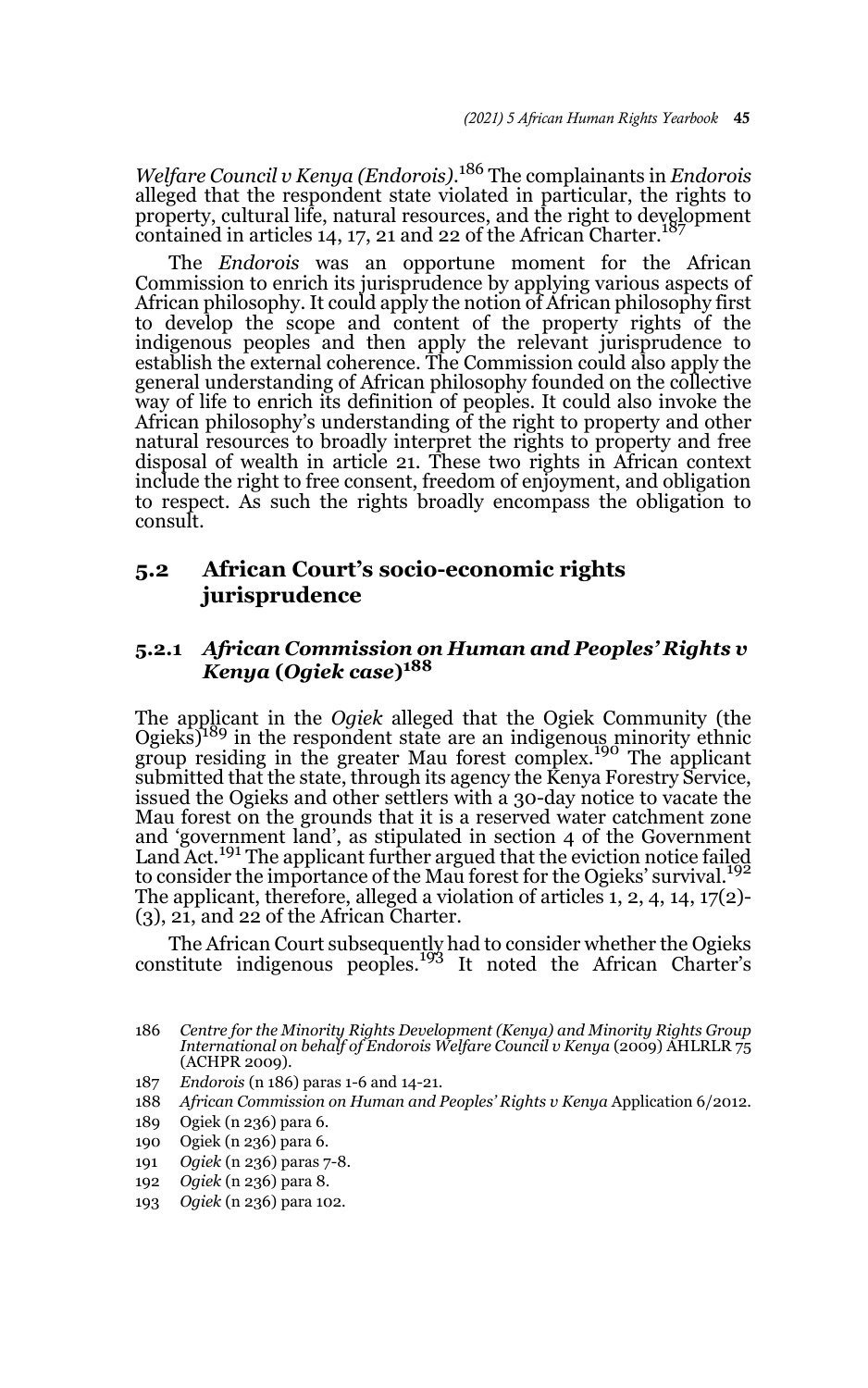omission regarding the meaning of indigenous peoples.<sup>194</sup> Through articles 60 and 61 of the African Charter, the Court drew inspiration from the African Commission's Working Group on Indigenous Populations/Communities, as well as the work of the United Nations Special Rapporteur on Minorities, which establish criteria to identify<br>indigenous populations.<sup>195</sup> It found that the survival of indigenous populations hinges on 'unhindered access to and use of their traditional land and the natural resources thereon'. Satisfied that the Ogieks possess all these requirements, the Court held that they are indigenous people.<sup>19</sup>

Regarding the right to property in article 14 of the African Charter, the African Court found that this right is both individual and collective in nature.<sup>197</sup> The right includes three elements namely the 'right to use the property (*usus*)'; the 'right to enjoy the property (*fructus*)'; and the 'right to dispose the property or transfer it (*abusus*)'.198 Drawing inspiration from the United Nations General Assembly Declaration 61/ 295 on the Rights of Indigenous Peoples, the Court held that the Ogieks have the right to occupy, use, and enjoy their traditional lands.<sup>199</sup>

Regarding the right to non-discrimination in article 2, the African Court held that it guarantees the enjoyment of all the rights in the African Charter and that it is directly related to the right to equality in article  $3^{200}$  The scope of the right to non-discrimination extends, however, beyond the right to equality in that it practically enables individuals' enjoyment of their rights without distinction.<sup>201</sup> According to the Court, the phrase 'any other status' in article 2 includes any form of distinction that was not foreseen during the Charter's adoption. The Court explained that it considers the African Charter's object and purpose when establishing the forms of distinction covered in the phrase 'any other status'. It noted that not all forms of distinction are discriminatory. A distinction is discriminatory when it is not objective,<br>reasonably justifiable, necessary, or proportional.<sup>203</sup> The African Court held that denying the Ogieks their rights (which are recognised as similar to indigenous peoples in that their survival depends on their traditional lands) amounts to a distinction based on ethnicity or<br>another status provided in article 2.<sup>204</sup>

On the right to life in article 4, the African Court stated that this right guarantees the realisation of all rights in the African Charter.<sup>205</sup> It

- 194 *Ogiek* (n 236) para 105.
- 195 *Ogiek* (n 236) paras 105-106 & 108.
- 196 *Ogiek* (n 236) paras 110-112.
- 197 *Ogiek* (n 236) para 123.
- 198 *Ogiek* (n 236) para 124.
- 199 *Ogiek* (n 236) para 125-128.
- 200 *Ogiek* (n 236) para 137.
- 201 *Ogiek* (n 236) para 138.
- 202 As above.
- 203 *Ogiek* (n 236) para 139.
- 204 *Ogiek* (n 236) paras 142 and 146.
- 205 *Ogiek* (n 236) para 152.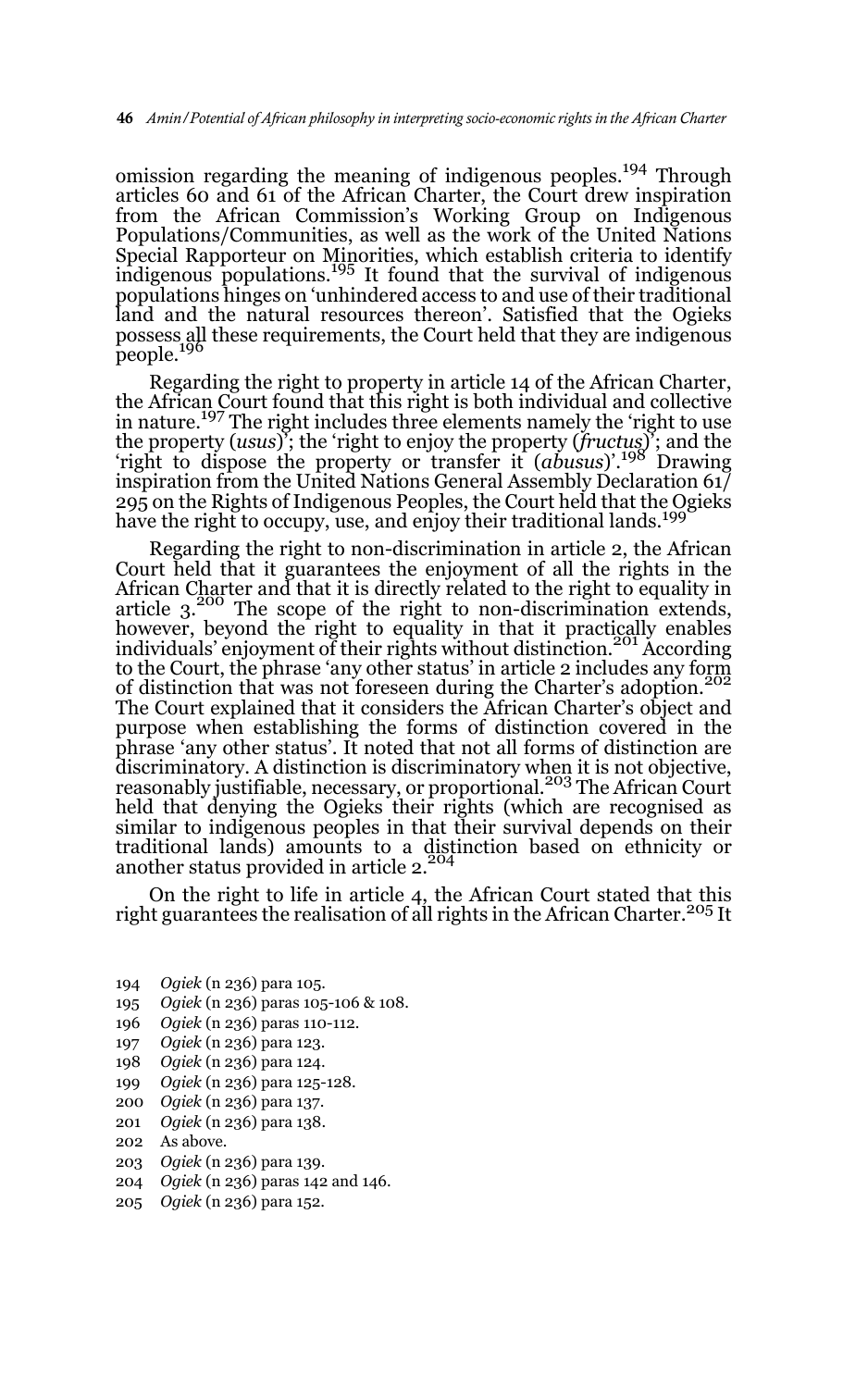held that the right to life prohibits the arbitrary deprivation of life and establishes a link between the right to life and the inviolable nature and<br>integrity of human beings.<sup>206</sup> The Court further found that violating socio-economic rights through evictions does not necessarily violate the right to life, but rather engenders conditions unfavourable to a decent life.<sup>207</sup> According to the Court, the right to life in article 4 refers to a physical right to life, rather than an existential understanding of the<br>right.<sup>208</sup> It held further that the <u>Og</u>ieks' eviction negatively affected their decent existence of a group.<sup>209</sup> The African Court, however, held that the applicant failed to prove the direct link between the evictions of the Ogieks and the death of some members of their community.<sup>210</sup> It, therefore, held that the respondent state did not violate article 4.<sup>211</sup>

Regarding the right to freely dispose of wealth, the African Court started by defining the notion of 'peoples'. It noted the African Charter's omission regarding the meaning of this term. According to the Court, the omission was deliberate to allow supervisory organs the necessary<br>flexibility to define it.<sup>212</sup> The African Court explained that, during anticolonial struggles, the term 'peoples' meant populations in countries struggling for their independence and national sovereignty.<sup>213</sup> In the independent states, the Court had to decide whether the term extends to ethnic groups or communities within a state.<sup>214</sup> It held that, provided that such groups do not challenge the sovereignty and territorial integrity of a state, they should be recognised as peoples.<sup>215</sup> The Court then held that the violation of the Ogieks' right to property also amounts to a violation of their right to freely dispose of their wealth in article 21 of the African Charter.

Concerning the right to development, the African Court held that peoples are entitled to the socio-economic right to development in article 22 of the African Charter.<sup>217</sup> According to the Court, the respondent state's eviction of the Ogieks without consultation violated their socio-economic right to development, as well as their rights to health, housing, and other socio-economic programmes related to the right to development.

- 206 *Ogiek* (n 236) para 152.
- 207 *Ogiek* (n 236) para 153.
- 208 *Ogiek* (n 236) para 154.
- 209 *Ogiek* (n 236) para 155.
- 210 As above.
- 211 *Ogiek* (n 236) para 156. For a detailed discussion regarding the manner in which this decision fails to resonate with the teleological approach to interpretation see A Amin 'Teleological interpretation in the emerging socio-economic rights jurisprudence of the African Court: *African Commission on Human and Peoples' Rights v Kenya'* (2021) *African Journal of Legal Studies* 13-14.
- 212 *Ogiek* (n 236) para 196.
- 213 *Ogiek* (n 236) para 197.
- 214 *Ogiek* (n 236) para 198.
- 215 *Ogiek* (n 236) para 199.
- 216 *Ogiek* (n 236) para 201.
- 217 *Ogiek* (n 236) para 208.
- 218 *Ogiek* (n 236) paras 210-211.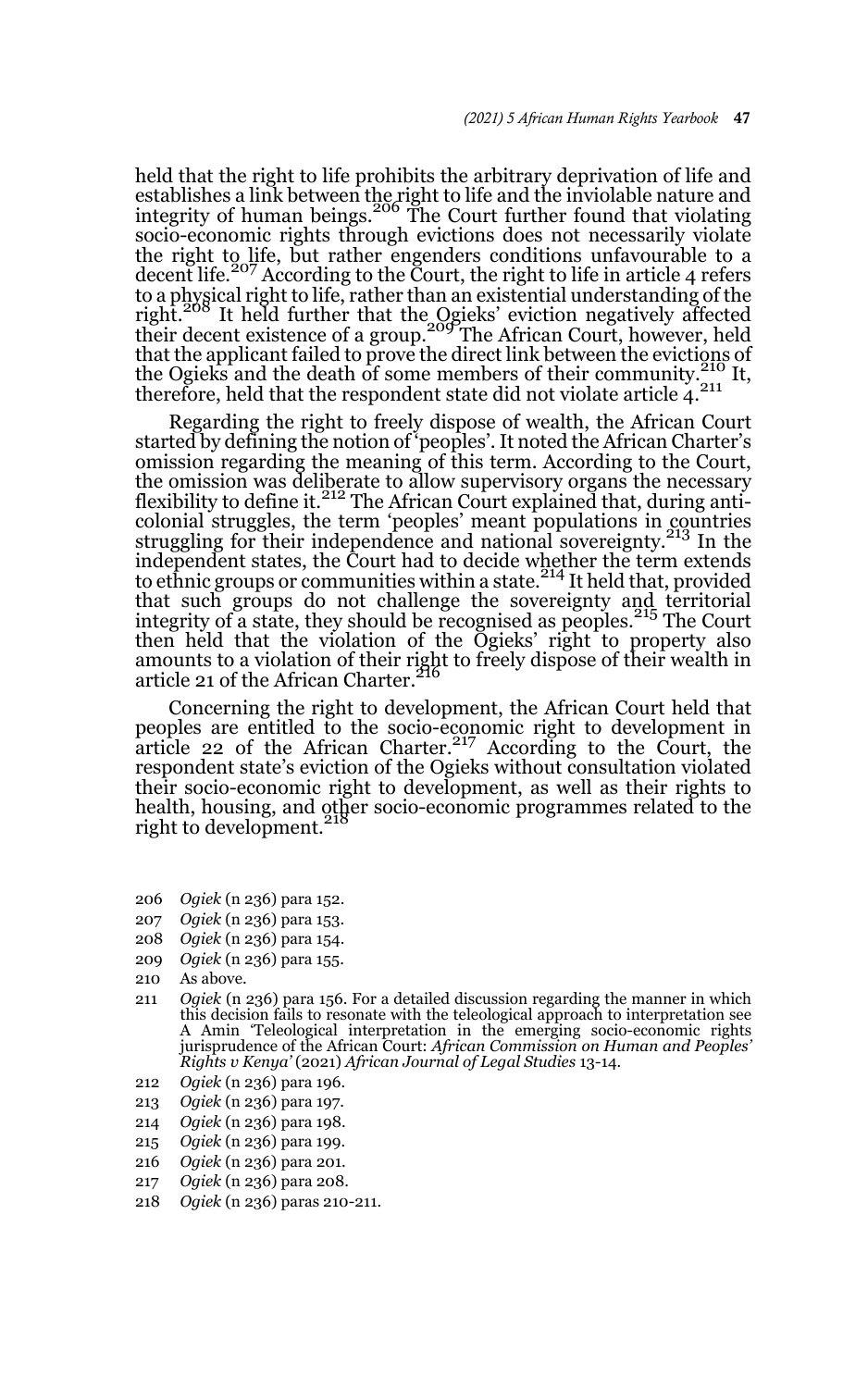The *Ogiek* was an opportune moment for the African Court to enrich its jurisprudence by applying various aspects of African philosophy. The Court could apply the general understanding of African philosophy founded on the collective way of life to enrich its definition of peoples. The Court missed an opportunity to engage the African philosophy's aspects of dignity, family, property, equality and life to elaborate the rights to life, non-discrimination, property, and development involved in this case.

For example, the Court's decision on the right to property is significant as it recognises indigenous peoples' rights to their traditional land. Upholding indigenous peoples' property rights embrace the African Charter's approach, which draws on African realities and philosophical perspectives regarding peoples' rights including peoples' socio-economic rights. The recognition of collective socio-economic rights is justified by the notion of African philosophy entrenched in the African Charter's preamble and elaborated on in its provisions. The African Court did not, however, invoke the notion of African philosophy to develop the unique and important scope and content of indigenous peoples' rights to property.

### **6 TOWARDS A COHERENT APPLICATION OF AFRICAN PHILOSOPHY IN INTERPRETING SOCIO-ECONOMIC RIGHTS IN THE AFRICAN CHARTER**

### **6.1 Applying the teleological approach to interpretation**

African philosophy is not an interpretive approach but rather an interpretative tool. As such, its application in interpreting socioeconomic rights in the Charter will only be feasible if justified by an appropriate approach to interpretation. The effective application of African philosophy will require an interpretative approach that engages the object and purpose of the African Charter. In this regard, the teleological approach to interpretation becomes an appropriate interpretive approach. The engagement of the object and purpose of the African Charter in the interpretative process creates space for the supervisory organs to apply a wide range of interpretive tools including African philosophy in developing the meaning, scope and content of socio-economic rights in the African Charter. The supervisory organs can use principles embedded in the African philosophy to elaborate on both individual and collective socio-economic rights. Resultantly, there is a close link between the application of the African philosophy and the teleological approach to developing the meaning, scope and content of socio-economic rights in the African Charter.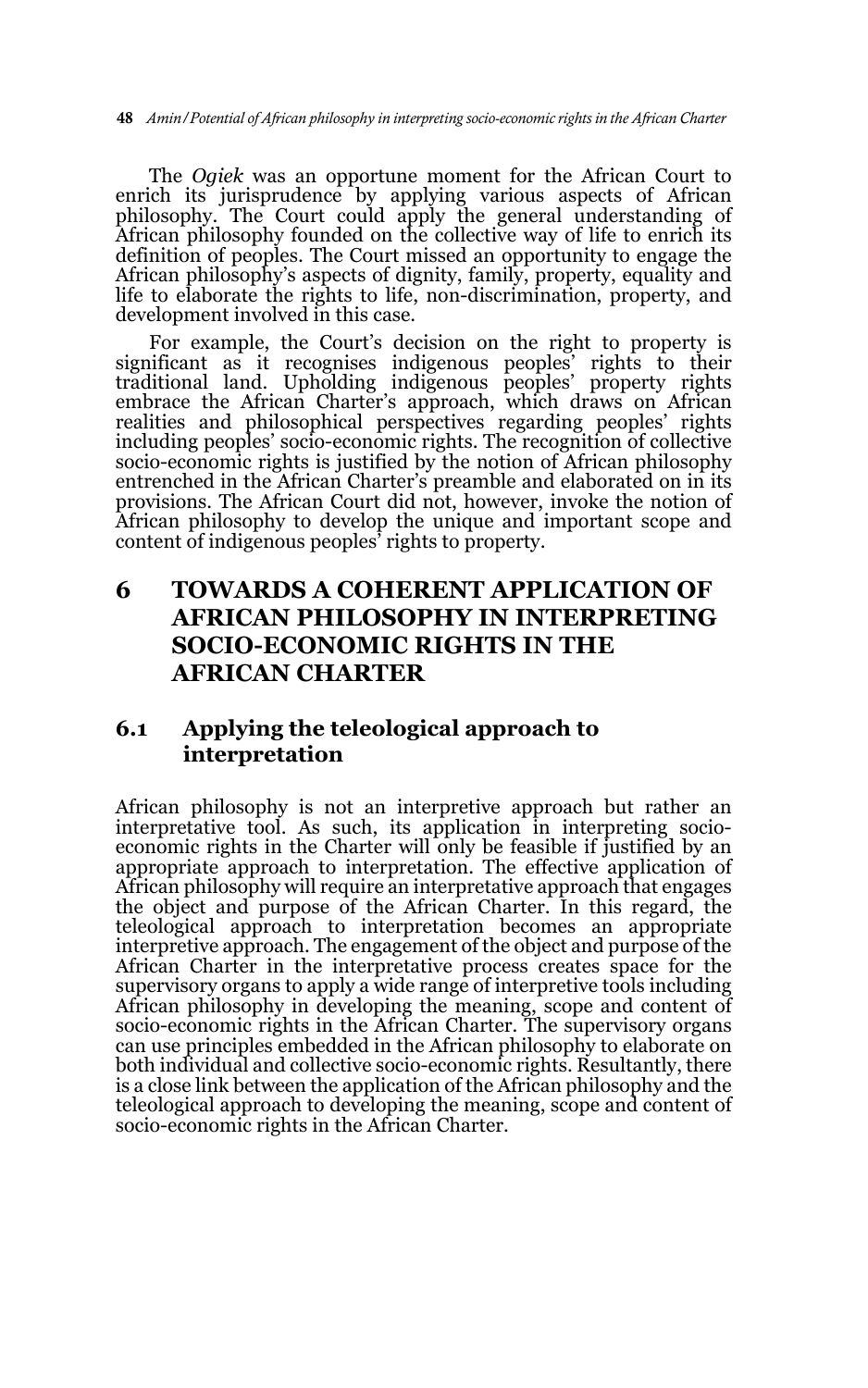### **6.2 Engaging African philosophy, its foundational principles, values and human rights**

African philosophy is a vital interpretive tool in the African Charter with enormous potential in elaborating Charter's socio-economic rights. Based on its phrase 'I am, because we are; and since we are, therefore I am' that represents a collective living of African societies, this interpretive tool engages a wide range of principles and values relevant for the development of socio-economic rights in the African Charter. Reference to the African philosophy will enable the supervisory organs to engage its foundational principles including collectiveness, humanness, responsibility, and respect. Other principles include the values of human dignity, respect for the right to life, freedom, justice, democracy, democratic and good governance, freedom to use and enjoyment of natural resources equally and collectively, and individual obligations. African philosophy creates an avenue for the supervisory organs to engage human rights to life, property, family, and equality to interpret both individual and collective socio-economic rights. Application of these principles, values and rights will enable the supervisory organs to elaborate socioeconomic rights in a manner that portrays African identity and understanding of these rights. These interpretive aspects help to strengthen an argument that human rights are not alien in Africa.

### **6.3 Engaging other interpretive tools justified by the teleological approach**

The effective interpretation of socio-economic rights in the African Charter requires an engagement of a wide range of interpretive tools alongside African philosophy. As shown in the discussion above these interpretive tools include object and purpose of the African Charter, the Preamble to the Charter that engages the values of human dignity, equality, justice, and freedom. They also include interdependence of rights, and African philosophy. Other interpretive tools include the African Charter as a whole engaging the relevant rights provisions, duties provisions, drawing inspiration clauses. Others include relevant national, regional and international instruments and jurisprudence and the principle of effectiveness. As such, an effective interpretation of socio-economic rights does not require African philosophy to be applied in isolation from other interpretative tools. Other interpretative tools should be engaged to enrich the meaning, scope and content of socio-economic rights in a manner that allows international legitimacy that is, acceptance in the international sphere to create international coherence.

### **7 CONCLUSION**

At the heart of effective protection of socio-economic rights in the African Charter lies the potential of these rights to transform socio-